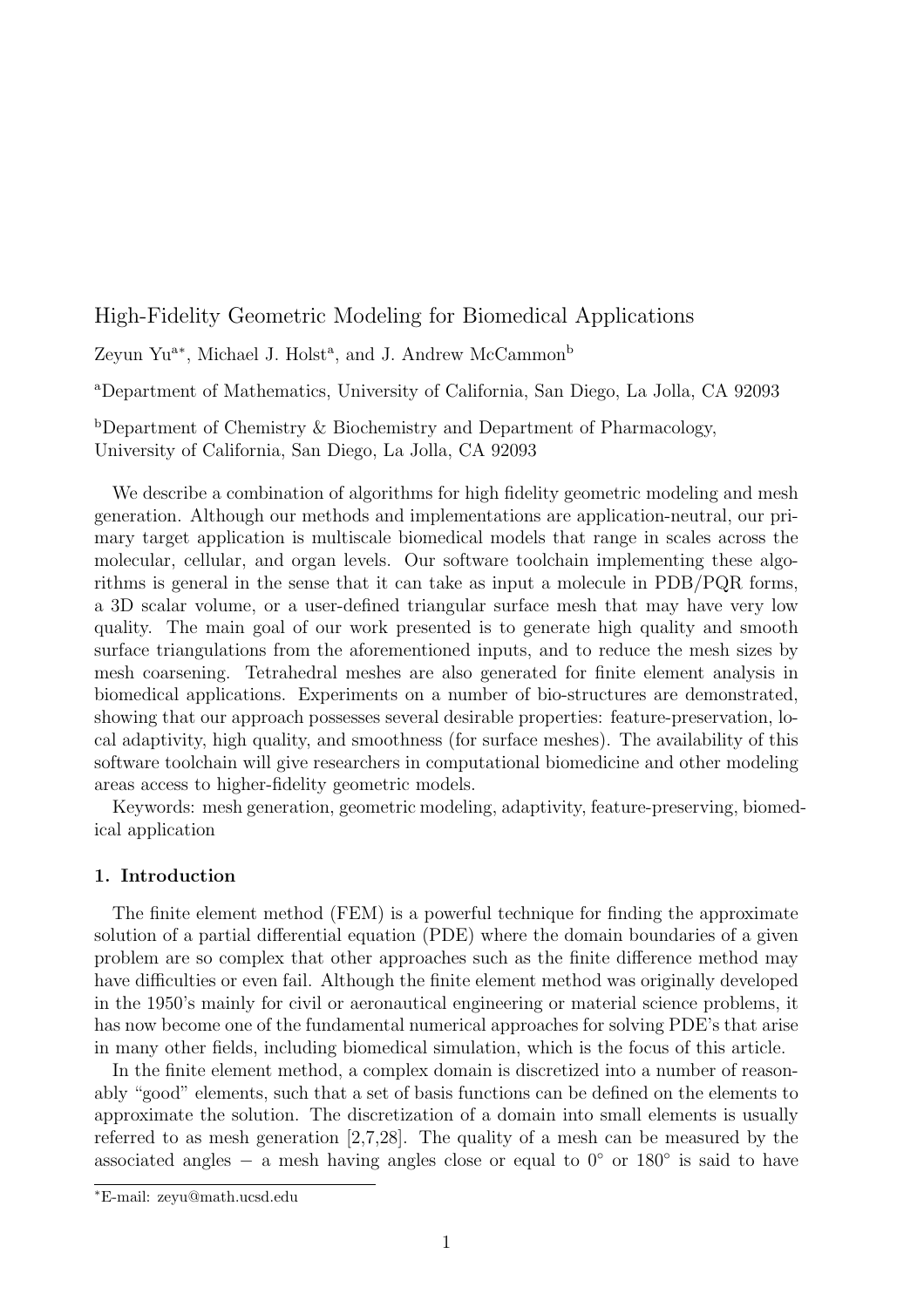very low-quality. Although different types of meshes may be generated depending on the numerical solvers being employed, we restrict ourselves in this paper to triangular (surface) and tetrahedral (volumetric) meshes. In particular, we consider mesh generation for biomedical applications, taking as inputs a set of centers and radii of atoms in a molecule, a 3D scalar volume reconstructed with CT/MRI medical imaging techniques, or any user-defined triangular surface meshes that may have extremely low quality.

Mesh generation from a set of atoms requires good approximation of molecular surfaces. There are two primary ways of constructing such surfaces: one is based on the "hard sphere" model [37] and the other is based on the level set of a "soft" Gaussian function [24]. In the first model, a molecule is treated as a list of "hard" spheres with different radii, from which three types of surfaces can be extracted: van der Waals surface (VDW), solvent accessible surface (SAS), and solvent excluded surface (SES) [17,24,31,37]. The molecular surface can be represented analytically by a list of seamless spherical patches [17,46] and triangular meshes can be generated using such tools as MSMS [39]. In contrast, the "soft" model treats each atom as a Gaussian-like smoothly decaying scalar function in  $\mathbb{R}^3$  [11,20,24]. The molecular surfaces are then approximated by appropriate level sets (or isocontours) of the Gaussian function [11,20]. As we shall see shortly, mesh generation from the other two sources, namely, a 3D scalar volume or a user-defined surface mesh, can be thought of as a special case or subroutine of the mesh generation pipeline starting from a molecule. For this reason, we shall consider mainly the mesh generation from a set of atoms given in a PQR [19] or PDB [9] format.

The goal of the present paper is to describe a set of algorithms and implementations to construct high quality surface triangulations and decent tetrahedral meshes for biomedical simulations. In general, a good mesh should have the following properties: (1) featurepreserving (meshes being as close as possible to the original surfaces), (2) adaptivity (meshes being made denser at areas of interest or high-curvature regions), and (3) high quality (triangles being as equilateral as possible). Among the existing mesh generation software toolkits, Tetgen is an example of an outstanding software tool that can generate high quality tetrahedral meshes from a triangulated surface, using constrained Delaunay tetrahedralizations [40,41]. But the major limitation of this tool is that the input surface mesh must be "good enough", meaning that angles such as those close to  $0°$  or  $180°$ are not allowed. Another mesh generation tool, called LBIE [54], integrates the surface triangulation, tetrahedron generation and smoothing into a stand-alone software package. However, LBIE cannot directly handle a surface mesh  $-$  if the input is a mesh, it must be converted into a volume by, for example, the signed distance transformation [54,55]. In addition, the input volumes must be in a power of 2, due to the octree data structure used in this tool. Although the qualities of the interior tetrahedral meshes generated by LBIE are usually good, there are some "sharp" triangles on the surfaces and hence some tetrahedra near the surfaces can be poorly shaped.

In the present paper we describe a combination of algorithms and implementations to produce feature-preserving, adaptive, and high quality surface (triangular) and volumetric (tetrahedral) meshes for bio-modeling and other applications. Like LBIE [54], our method is based on the level set of a Gaussian kernel function that approximates the molecular surface of a given molecule. Because the surface meshes extracted by iso-contouring techniques always contain many "skinny" triangles, we develop a variant of the angle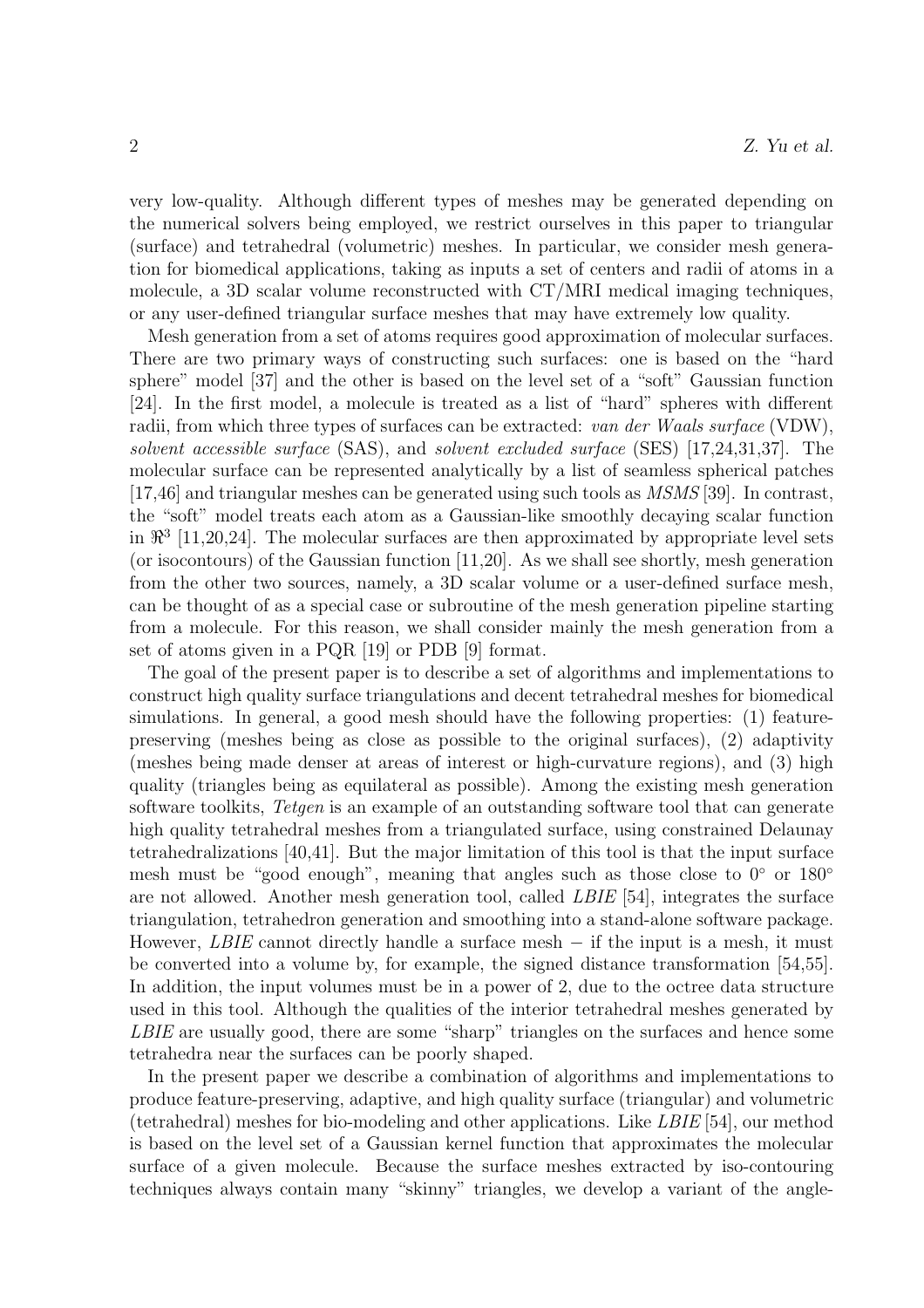based approach [56] to improve the mesh quality while retaining the smoothness of the iso-contours. In our toolchain we also develop an adaptive mesh coarsening technique, by which the resulting meshes are made finer in regions of high curvatures or by some other user-specified criteria and coarser elsewhere. Along with the mesh coarsening, a normalbased surface mesh smoothing technique is employed to guarantee the smoothness of the meshes while they are being coarsened. Once a good surface mesh is generated, the tetrahedra are constructed using the constrained Delaunay triangulation as implemented in Tetgen [40,41].

#### 2. Feature-Preserving Adaptive Mesh Generation and Processing

In this section we describe the algorithms and implementations that we use to construct the triangular surface and tetrahedral volumetric meshes. For the particular purpose of molecular modeling, the inputs to our toolchain are a list of centers and radii of atoms (e.g., PQR files [19] or PDB files [9] with radii defined by users), although our tool can also read as inputs an arbitrary 3D scalar volume or a triangulated surface mesh with very low quality. Fig.1 shows the pipeline of our mesh generation toolchain. In the following subsections, we shall explain each step in detail.

## 2.1. Initial Surface Meshing

In our molecular mesh generation, the initial surface meshes are defined by the level sets of the summation of Gaussian kernel functions defined at each atom with center  $c_i$ and radius  $r_i$ :

$$
F(\mathbf{x}) = \sum_{i=1}^{N} e^{-\sum_{i=1}^{\left|\mathbf{x} - \mathbf{c}_i\right|^2 - 1}},\tag{1}
$$

where the negative parameter  $B_i$  is called the blobbyness that controls the spread of characteristic function of each atom. We usually treat the blobbyness as a constant parameter (denoted by  $B_0$ ) for all atoms. When  $B_0$  goes to zero,  $F(\mathbf{x})$  becomes constant and all features disappear. Our experiments on a number of molecules show that the blobbyness at −0.5 produces a good approximation in molecular simulations, although high-resolution molecular surfaces may require a blobbyness as small as −2.5.

The molecular surface is defined by the level set as  $\{x \in \mathbb{R}^3 : F(x) = t_0\}$ , where  $t_0$ is the isovalue [11,24,55], which typically lies in the range from 2.0 to 4.0, based on our experiments. The surface (triangular) mesh can be constructed by either the marching cube method [32] or the dual contouring method [30]. In our toolchain we employ an implementation of the marching cube method. The basic idea of this method is to triangulate the cubes (or voxels) that intersect with the isosurface. Each cube contains 8 grid points, each of which could be either outside or inside the iso-surface, yielding a total of  $2^8 = 256$  cases to be considered. The key of the marching cube method is to triangulate each of such cubes according to a pre-given table containing these 256 cases. Fig.  $2(A)$ shows an example of the isosurface extracted using this method. From this example, we can see that: (a) the marching cube method can extract very smooth surfaces, but (b) many triangles are extremely "sharp" and could lead to poor approximation quality in finite element analysis. Therefore, we need to improve the mesh quality while retaining the smoothness of the initial triangular mesh.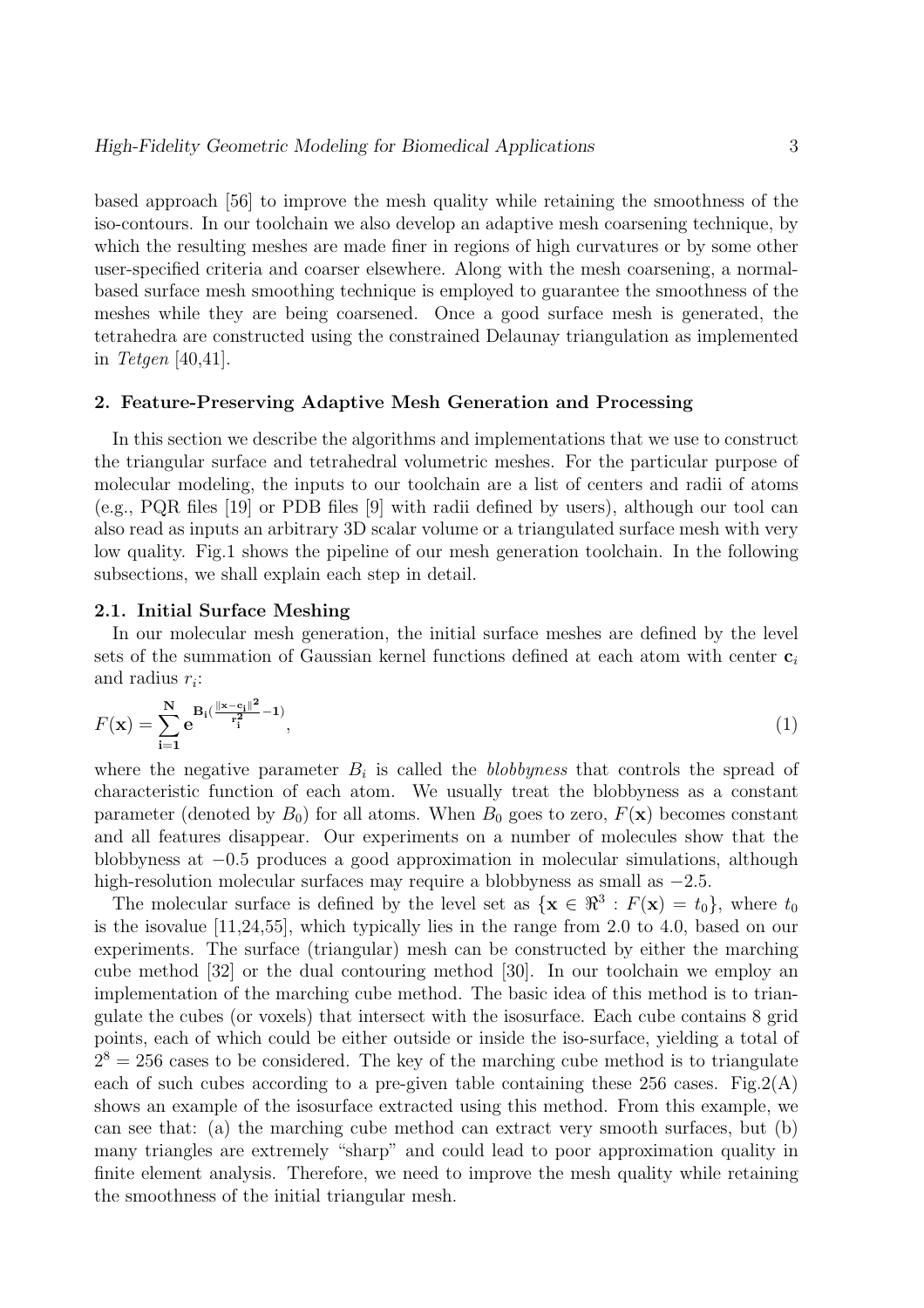## 2.2. Surface Mesh Quality Improvement

Mesh quality in 2D planes or 3D volumes is usually measured by the ratio of radii of the circumscribed to inscribed circles in each triangle or spheres in each tetrahedron. There are a number of other quality metrics such as those based on the edges, angles, matrix norms, or a combination of these quantities, but they are more or less equivalent to each other [35]. The mesh quality can be improved by three major techniques: inserting/deleting vertices, swapping edges/faces, and moving the vertices without changing the mesh topology [23]. The last one is the main strategy we use to improve the mesh quality in our toolchain.

For surface meshes, however, moving the vertices may change the surface shapes such as the curvature. Therefore, besides the mesh quality we mentioned above, several other criteria must be taken into consideration in particular for surface mesh improvement: (1) Important features (e.g., sharp boundaries, concavities, holes, etc.) on the original surface should be preserved as much as possible, and (2) the surface should be kept smooth while the vertices are moved. In the following we shall first describe the local structure tensor that is used to quantify surface features. We then present an angle-based method for mesh quality improvement.

### 2.2.1. Local Structure Tensor

The local structure tensor has been used for anisotropic image smoothing [22,47] and protein secondary structure detection [52,53]. The idea of the local structure tensor is derived from the well-known principal component analysis (PCA) technique [29]. It basically captures the principal orientations of a set of vectors in space. For volumetric data, the local structure tensor is constructed from the gradient vectors [22,53]. For triangulated surface meshes, we compute the local structure tensor based on a set of normal vectors in a neighborhood of a vertex as follows:

$$
T(\mathbf{v}) = \sum_{i=1}^{N_1} \begin{pmatrix} n_x^{(i)} n_x^{(i)} & n_x^{(i)} n_y^{(i)} & n_x^{(i)} n_z^{(i)} \\ n_y^{(i)} n_x^{(i)} & n_y^{(i)} n_y^{(i)} & n_y^{(i)} n_z^{(i)} \\ n_z^{(i)} n_x^{(i)} & n_z^{(i)} n_y^{(i)} & n_z^{(i)} n_z^{(i)} \end{pmatrix},
$$
\n(2)

where  $(n_x^{(i)}, n_y^{(i)}, n_z^{(i)})$  is the normal of the *i*<sup>th</sup> neighbor of a vertex **v** and  $N_1$  is the total number of neighbors. The normal of a vertex is defined by the weighted average of the normals of all its incident triangles. From this definition, we can see that the order of the neighbors can be arbitrary because the local structure tensor is simply the sum of the matrices corresponding to the neighbors. In addition, the directions of the normal vectors do not affect the local structure tensor. It is worthwhile pointing out that the neighbors considered may be more than the incident ones of a vertex. They could extend by several "layers" and the number of the "layers" considered depends on how large the local features are. We usually consider 2 to 3 "layers" around a vertex, to compute the local structure tensor in our mesh generator for molecules.

As discussed in [22,53], the eigenvalues and eigenvectors of the structure tensor indicate the overall distribution of the vectors within a neighborhood and categorize the features locally into different types: spheres, lines, and planes. In case of surface meshes, the types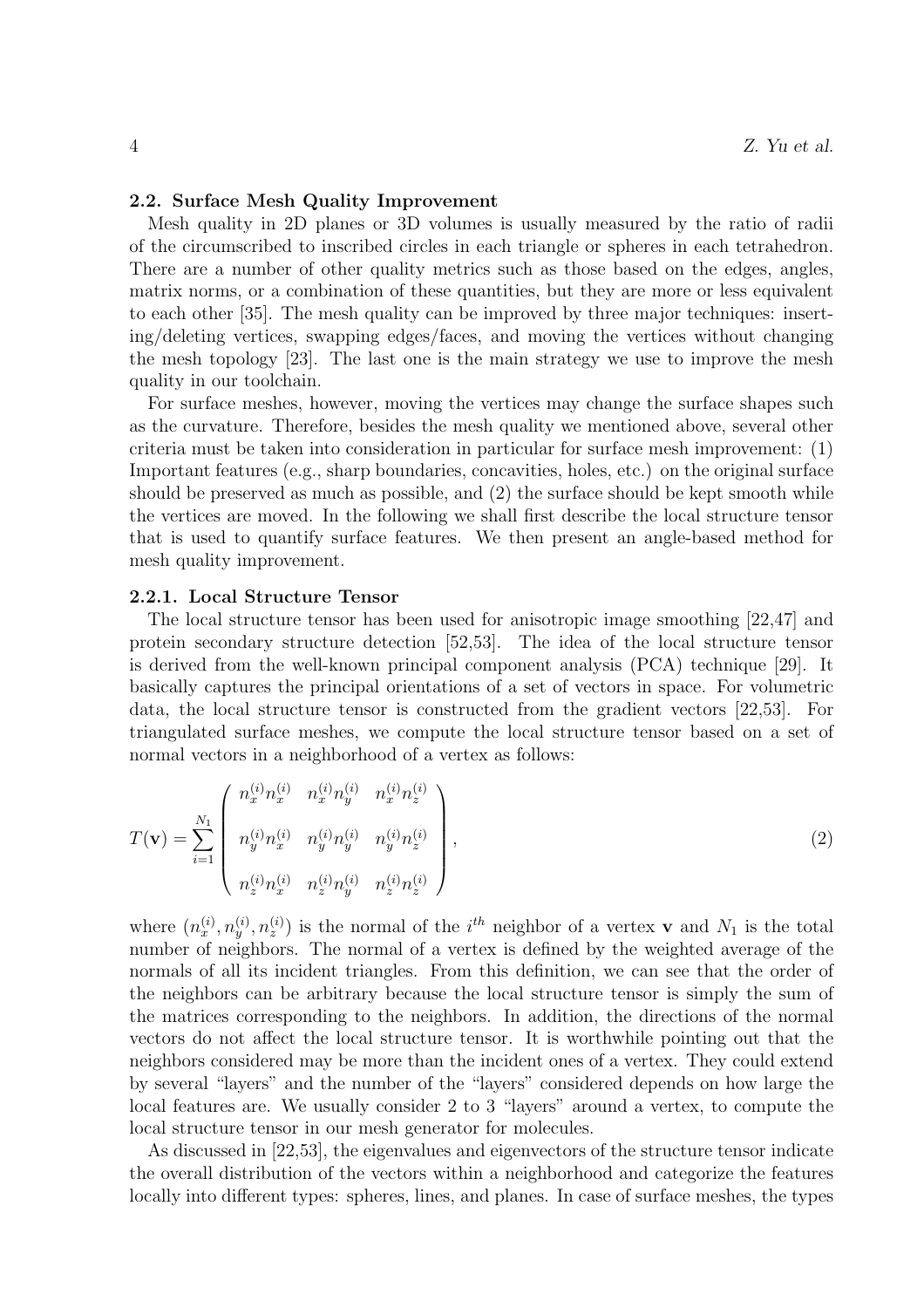of features are slightly different. Let the eigenvalues be  $\lambda_1, \lambda_2, \lambda_3$  and  $\lambda_1 \geq \lambda_2 \geq \lambda_3$ . Then we have the following cases:

- Spheres and saddles:  $\lambda_1 \approx \lambda_2 \approx \lambda_3 > 0$ .
- Ridges and valleys:  $\lambda_1 \approx \lambda_2 >> \lambda_3 \approx 0$ .
- Planes:  $\lambda_1 >> \lambda_2 \approx \lambda_3 \approx 0$ .

#### 2.2.2. Angle-based Mesh Quality Improvement

The quality of a mesh can be improved by maximizing the minimal angles. As illustrated in Fig.3, let  $x$  be the vertex that we want to move for quality improvement. The (incident) neighbors are denoted by  $\mathbf{v}_i, i = 1, \dots, N_2$ , where  $N_2$  is the total number of the neighbors. The idea of the angle-based method described in [56] is to move **x** to a new position  $\bar{x}$ such that  $\bar{\mathbf{x}}$  maximizes the angles  $\angle(\mathbf{x}, \mathbf{v}_i, \mathbf{v}_{i-1})$  and  $\angle(\mathbf{x}, \mathbf{v}_{i-1}, \mathbf{v}_i)$  for  $i = 1, \dots, N_2$ , where  $\mathbf{v}_0 := \mathbf{v}_{N_2}$ . Let  $\mathbf{x}_i$  be the projection of  $\mathbf{x}$  to the bisector of the angles  $\angle(\mathbf{v}_{i-1}, \mathbf{v}_i, \mathbf{v}_{i+1})$  for  $i =$  $1, \dots, N_2$  and  $\mathbf{v}_{N_2+1} := \mathbf{v}_1$ , then  $\bar{\mathbf{x}}$  is approximated in [56] by  $\bar{\mathbf{x}} = (\mathbf{x}_1 + \mathbf{x}_2 + \dots + \mathbf{x}_{N_2})/N_2$ . This method has been extended in [48] for improving quadrilateral mesh quality, but only two-dimensional meshes were discussed in the above two papers.

We make some modifications of the 2D angle-based method as described in [56], in order to deal with surface mesh processing. First,  $\bf{x}$  is projected onto the bisecting plane  $\Pi$ , instead of the bisecting line, of ∠(**v**<sub>*i*-1</sub>, **v**<sub>*i*</sub>, **v**<sub>*i*+1</sub>), as shown in Fig.3. Note that the plane  $\Pi$  is orthogonal to the plane formed by  $(\mathbf{v}_{i-1}, \mathbf{v}_i, \mathbf{v}_{i+1})$ . Secondly, the average of all the projections  $\{x_i, i = 1, \dots, N_2\}$  is weighted by a decreasing function of the angle  $\angle(\mathbf{v}_{i-1}, \mathbf{v}_i, \mathbf{v}_{i+1})$ :

$$
\bar{\mathbf{x}} = \frac{1}{\sum_{i=1}^{N_2} (\alpha_i + 1)} \sum_{i=1}^{N_2} (\alpha_i + 1) \mathbf{x}_i,
$$
\n(3)

where  $\alpha_i$  is the dot product of the normalized vectors of  $\overrightarrow{v_i v_{i-1}}$  and  $\overrightarrow{v_i v_{i+1}}$ . The use of weighted average is due to the fact that a smaller angle  $\angle(\mathbf{v}_{i-1}, \mathbf{v}_i, \mathbf{v}_{i+1})$  is more sensitive to the position change of x. We shall demonstrate in Section 4.1 how this modification can improve the performance of the angle-based method.

The above two modifications are usually sufficient to improve the mesh quality. However, as we mentioned earlier, dealing with surface meshes requires additional care − while the mesh quality is being improved, the geometric features should be preserved as much as possible. To this end, we take the advantage of the local structure tensor by mapping the new position  $\bar{x}$  onto each of the eigenvectors of the tensor calculated at the old position x. The projected values are weighted by the corresponding eigenvalues as follows. Let  $\vec{e}_1, \vec{e}_2, \vec{e}_3$  denote the eigenvectors and  $\lambda_1, \lambda_2, \lambda_3$  be the corresponding eigenvalues of the local structure tensor valued at  $x$ . The modified vertex  $\hat{x}$  is calculated as follows:

$$
\hat{\mathbf{x}} = \mathbf{x} + \sum_{k=1}^{3} \frac{1}{1 + \lambda_k} ((\bar{\mathbf{x}} - \mathbf{x}) \cdot \vec{e}_k) \vec{e}_k, \tag{4}
$$

where  $\bar{x}$  is calculated in Equation 3. The use of eigenvalues as a weighted term in the above equation is essential to preserve surface features (with high curvatures) and to keep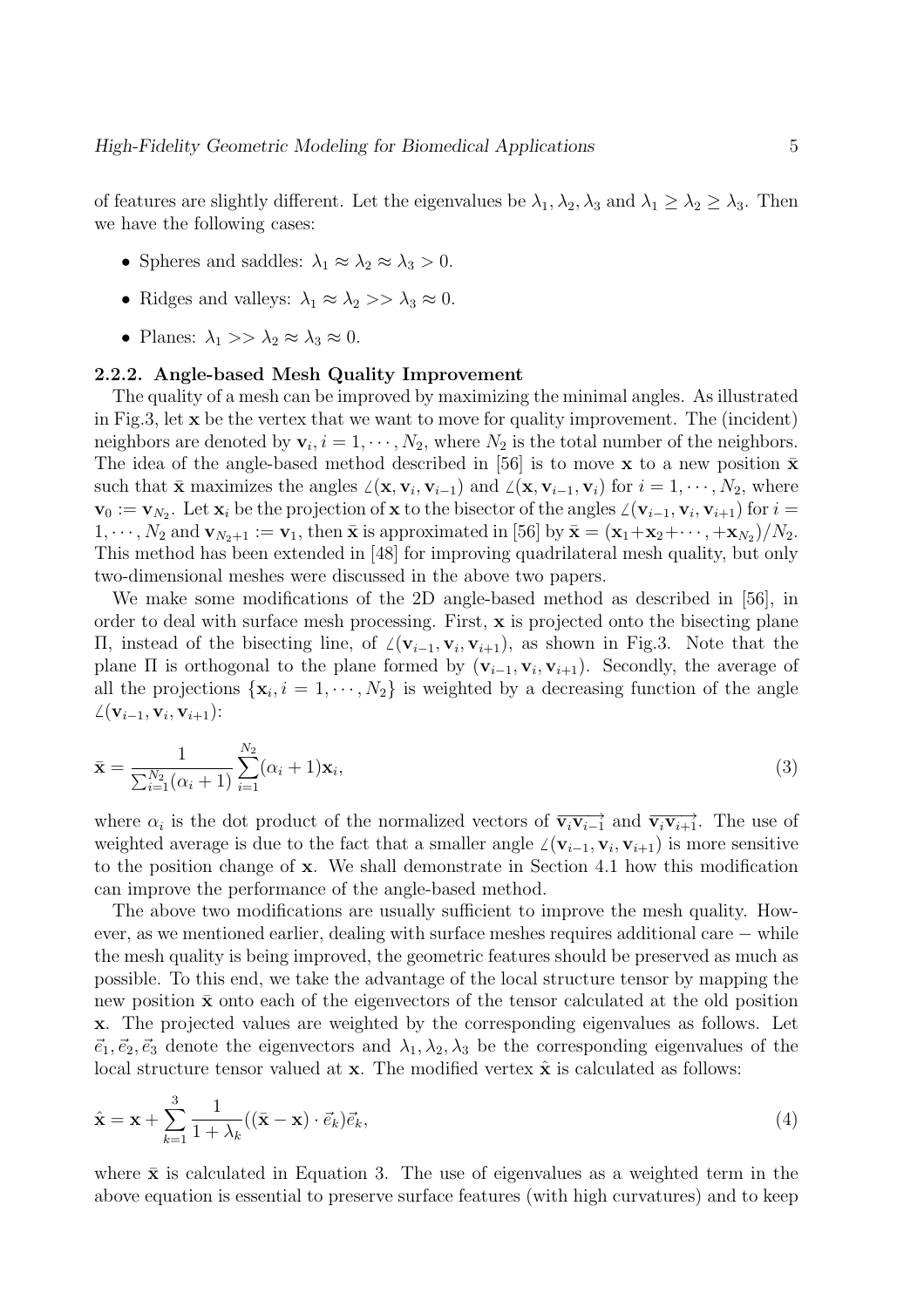the improved surface mesh as close as possible to the original mesh by encouraging the vertices to move along the eigen-direction with small eigenvalues (or in other words, with low curvatures). It is worthwhile noting that our tensor-based approach can preserve the features better than the normal-tangent decomposition method as described in [55]. In [55], a vertex moves in the normal and tangent directions independently but the movement within the tangent plane is treated isotropically. This could cause a problem in case of ridge- or valley-like features, where the vertex should move only along the direction of ridges or valleys but not the other two (one is normal direction and the other lies on the tangent plane). Our approach, however, can readily handle these cases − the eigenvalues are small along the ridges or valleys (hence moving in this direction is preferred) but large in the other two directions (movements are therefore suppressed). Fig.  $2(B)$  shows the surface mesh with quality improved, compared to the original mesh as shown in Fig.2(A). Before quality improvement, the minimal and maximal angles are  $0.02°$  and 179.10° respectively. These angles become 14.11° and 135.65° after the improvement (two iterations).

#### 2.3. Surface Mesh Coarsening

The surface meshes extracted by isocontouring techniques (e.g., the marching cube method) often contain a large number of elements and are almost uniform everywhere. For instance, the meshing of 1CID, a molecule of 1381 atoms, results in 62, 454 nodes and 124, 904 triangles in total. The size of the mesh (only for surfaces!) could be over one million triangles for very large molecules and densely discretized volumes. Such a mesh often poses a big challenge in terms of both time and memory consumptions in numerical simulation. Adaptive meshes are therefore preferred where fine meshes only occur in regions containing features. In this section we first describe a feature-preserving mesh coarsening approach. The coarsened meshes are in general less smooth due to the deletions of nodes and reconnected triangles. A normal-based surface smoothing technique is also described in order to improve the smoothness of the coarsened mesh.

#### 2.3.1. Feature-Preserving Mesh Coarsening

The concept of mesh coarsening is straightforward – we choose a node, delete it, and then re-triangulate the region containing the incident neighbors. The nodes to be deleted should be selected according to a feature-preserving criterion: nodes in "flat" or lowcurvature regions should be deleted with higher probability. For this reason, we again utilize the local structure tensor to quantify the features. Let  $x$  denote the node being considered for deletion and the neighboring nodes be  $\mathbf{v}_i, i = 1, \dots, N_2$ , where  $N_2$  is the total number of the incident neighbors. The maximal length of the incident edges at x is denoted by  $L(\mathbf{x}) = \max_{i=1}^{N_2} \{d(\mathbf{x}, \mathbf{v}_i)\}\$  where  $d(.)$  is the Euclidean distance. Apparently  $L(\mathbf{x})$  indicates the sparseness of the mesh at **x**. Let  $\lambda_1(\mathbf{x}), \lambda_2(\mathbf{x}), \lambda_3(\mathbf{x})$  be the eigenvalues of the local structure tensor calculated at **x**, satisfying  $\lambda_1(\mathbf{x}) > \lambda_2(\mathbf{x}) > \lambda_3(\mathbf{x})$ . Then the node **x** is deleted if and only if the following condition holds:

$$
L(\mathbf{x})^{\alpha} \left(\frac{\lambda_2(\mathbf{x})}{\lambda_1(\mathbf{x})}\right)^{\beta} < T_0,\tag{5}
$$

where  $\alpha$  and  $\beta$  are chosen to balance between the sparseness and the curvature of the mesh. In our experiments, they both are set as 1.0 by default. The threshold  $T_0$  is user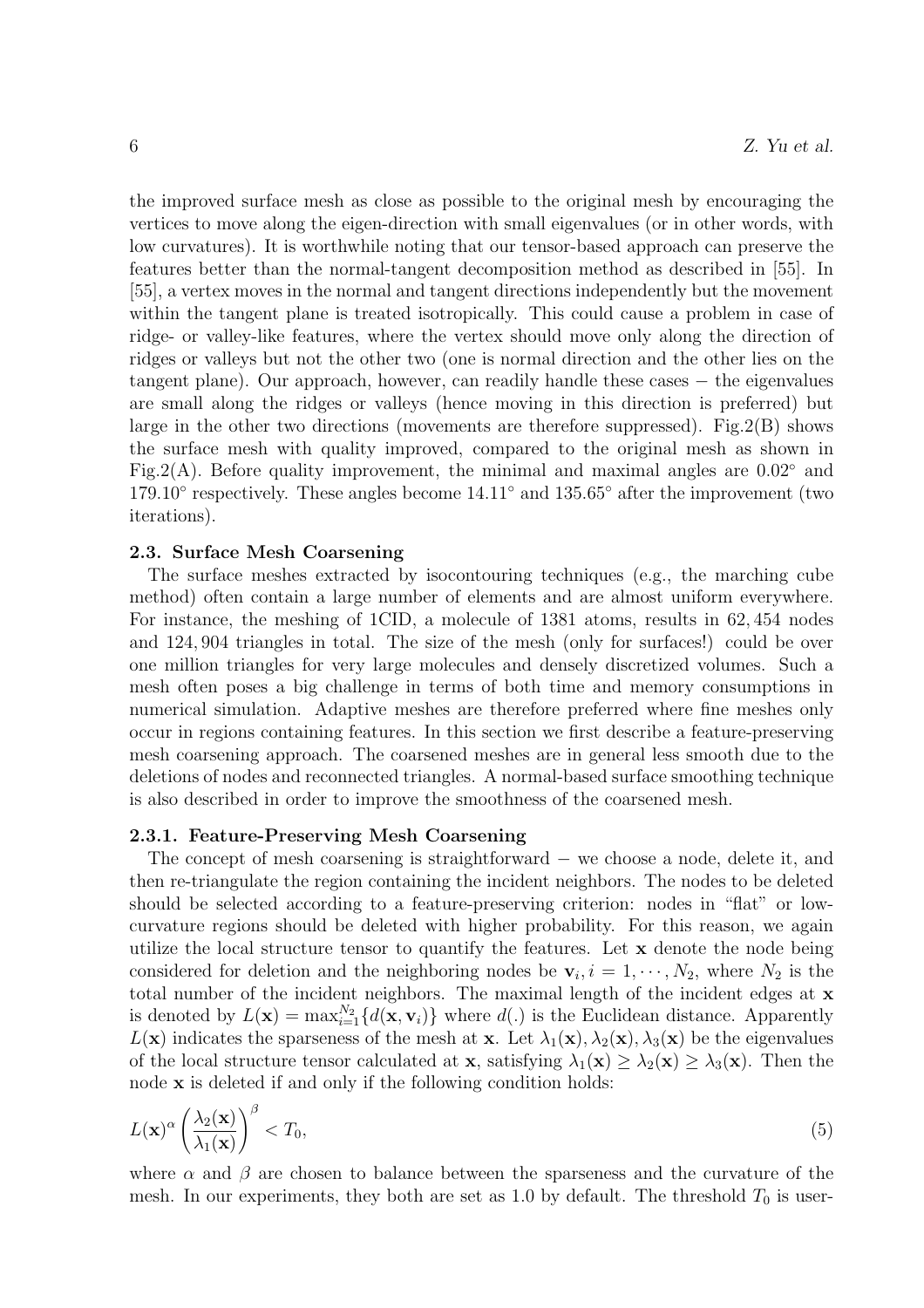defined and also dependent on the values of  $\alpha$  and  $\beta$  chosen. When  $\alpha$  and  $\beta$  are fixed, larger  $T_0$  will cause more nodes to be deleted. For the example illustrated in Fig.2(C), the coarsened mesh consists of about 8, 846 nodes and 17, 688 triangles, about seven times smaller than the original mesh as shown in Fig.2(B).

Once a node is selected for deletion, all of its associated edges and triangles should be deleted as well. As a result, there is a "hole" surrounded by the neighbors. To fill this "hole", one way is to choose one neighbor and connect it to all other neighbors. This strategy is called edge contraction as employed in [55]. The consequence of several iterations by this method is that some nodes may have a large number of incident edges while others have very few, and as a result much effort needs to be made to flip/swap the edges in order to balance the degrees of all the nodes. In our implementation, we always choose two neighbors that have fewest degrees (number of incident edges) and connect them unless they are adjacent on the "ring" of the "hole". The connection between the nodes chosen increases their degrees by one and splits the "hole" into two smaller "holes", each of which is then treated recursively in the same way. This type of re-triangulation of the "holes" guarantees balanced degrees between all the neighbors (nodes) on the "holes".

It is worth of noting that the mesh coarsening alone may worsen the mesh quality due to the re-triangulation. For the example shown in Fig.  $2(B)$ , the minimal and maximal angles are 0.42◦ and 177.85◦ after the coarsening, compared to 14.11◦ and 135.65◦ before the coarsening. Therefore, it is necessary to run the mesh coarsening along with the quality improvement algorithm as described in Section 2.2.2. Fortunately the mesh after coarsening is much smaller; hence running the quality improvement again does not take much extra time but it does significantly improve the mesh quality. For the example in Fig.2, the minimal and maximal angles become 20.22◦ and 130.71◦ respectively, after 8 iterations of quality improvements on the coarsened mesh.

#### 2.3.2. Normal-based Anisotropic Surface Smoothing

Mesh coarsening can greatly reduce the mesh size to a user-specified order. However, the nodes on the "holes" are usually not co-planar; hence re-triangulating the "holes" often results in bumpy surface meshes, as we can see in Fig.2(C). The bumpiness can be reduced or removed by smoothing the surface meshes. Note that the mesh smoothing seen below is different from the mesh quality improvement we discussed in Section 2.2, although in some literature, mesh quality improvement is also referred to as mesh smoothing.

There are vertex-based and normal-based approaches for mesh smoothing. The first approach is to move the vertices based on certain criteria, such as the Laplacian operator [44] and mean curvature flows [18,33]. In contrast, the normal-based approach smoothes meshes using the normal information of neighboring triangles, which turns out to preserve sharp features and prevent volume shrinkages [14] better than the vertex-based approach. In our mesh generator, we utilize the normal-based approach.

A number of feature-preserving filters seen in signal/image processing have been extended to surface mesh smoothing, such as the bilateral filter [21], mean [34] and median [49] filters. The idea that we shall describe is based on the well-known anisotropic image filter, called the Perona-Malik method [36], which was extended to anisotropic vector diffusion in [51]. Let us first describe the isotropic smoothing at a vertex x. Our goal is to move x such that the normal vectors smoothly change among all the incident triangles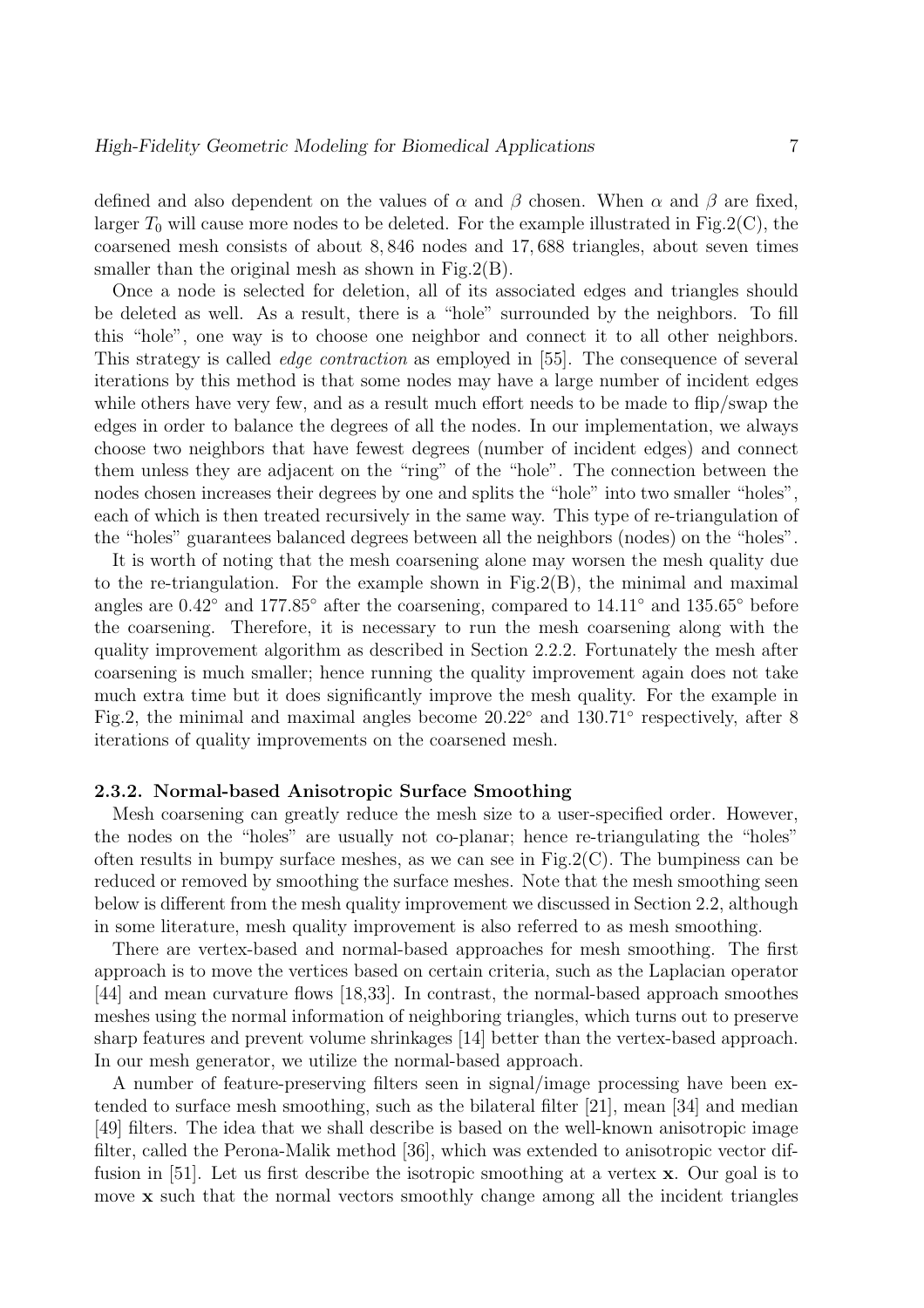and their neighboring ones (dashed triangles in Fig.4). Without lose of generality, let us consider one of the incident triangles (colored in yellow in Fig.4), whose normal vector is denoted by  $\mathbf{n}_i$ . For the mesh to be smooth, the normal vector  $\mathbf{n}_i$  could be adjusted by the average of the normal vectors of the adjacent three triangles (colored in blue in Fig.4), that is,  $\tilde{\mathbf{n}}_i = (\mathbf{n}_{i1} + \mathbf{n}_{i2} + \mathbf{n}_{i3})/3$ . To adjust the normal vector from  $\mathbf{n}_i$  to  $\tilde{\mathbf{n}}_i$ , we rotate the vertex **x** around the edge  $e_i$  by an angle of  $\theta_i = \angle(\mathbf{n}_i, \tilde{\mathbf{n}}_i)$ . The new position is denoted by  $R(\mathbf{x}; \mathbf{e}_i, \theta_i)$ . By summing up all the adjustments, we have the following smoothing scheme at x:

$$
\tilde{\mathbf{x}} = \frac{1}{\sum_{i=1}^{N_2} w_i} \sum_{i=1}^{N_2} w_i R(\mathbf{x}; \mathbf{e}_i, \theta_i)
$$
(6)

where  $w_i$  is the area of the  $i^{th}$  triangle incident to **x**.

As we mentioned earlier, the above scheme is isotropic, meaning that the smoothing is independent of the features. The consequence of an isotropic scheme is that sharp features often become weakened or even disappear after a certain number of iterations. To remedy this problem, we incorporate the anisotropic diffusion [36,51] into the calculation of  $\tilde{\mathbf{n}}_i$  as follows:

$$
\tilde{\mathbf{n}}_i = \frac{1}{\sum_{j=1}^3 e^{\kappa(\mathbf{n}_i \cdot \mathbf{n}_{ij})}} \sum_{j=1}^3 e^{\kappa(\mathbf{n}_i \cdot \mathbf{n}_{ij})} \mathbf{n}_{ij}
$$
\n(7)

where  $\kappa$  is a user-defined positive parameter. All normal vectors  $\mathbf{n}_i$  and  $\mathbf{n}_{ij}$  are assumed to be normalized. The weighting function used in Equation 7 is decreasing with respect to the angle between  $n_i$  and  $n_{ij}$  such that sharp features where the angle between  $n_i$  and  $n_{ij}$  are large can be preserved. Fig. 2(D) shows the result after the normal-based mesh smoothing.

#### 2.4. Tetrahedron Generation

Once the surface triangulation is generated with good quality, Tetgen [40,41] can produce tetrahedral meshes with user-controlled quality. Besides the triangulated molecular surface, our toolchain will have three other outputs for a given molecule: the interior tetrahedral mesh, the exterior tetrahedral mesh, and both meshes together. For the interior tetrahedral mesh we force all atoms to be on the mesh nodes. The exterior mesh is generated between the molecular surface and a bounding sphere whose radius is set as about 40 times larger than the size of the molecule being considered (or some other user-specified radii). The size of a molecule is defined as follows. We first compute the spacial average of all atom centers; then the maximal distance between the atoms to the averaged center is defined as the size of the molecule. In the following section, we shall see several experiments on both surface triangulation and tetrahedral generation.

## 3. Results

#### 3.1. Mesh Generation for Biomolecules

The example we demonstrate here is the mouse acetylcholinesterase (mAChE) monomer, which has a total of 8, 362 atoms. The blobbyness of the Gausian kernel function is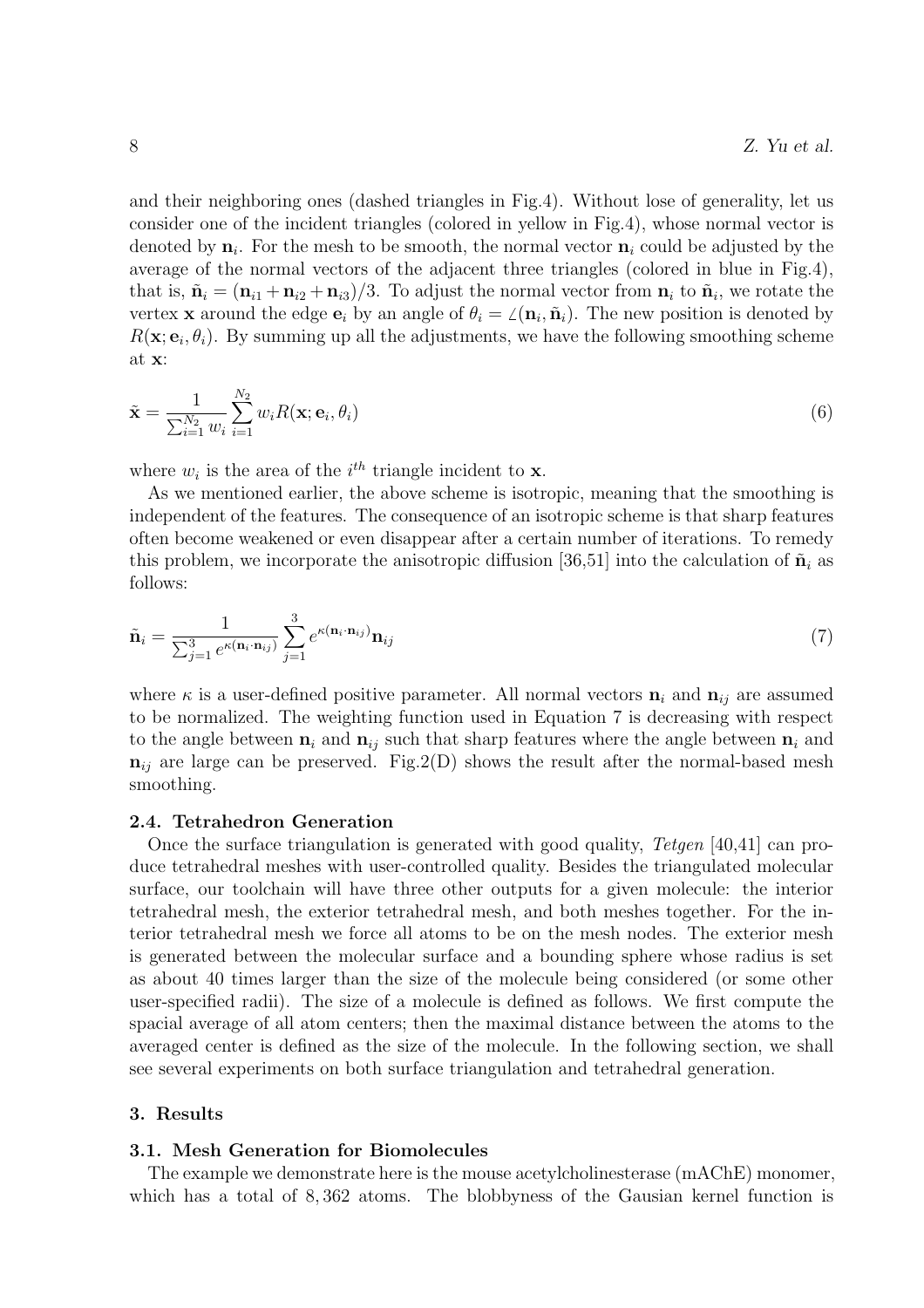set as  $-0.5$  and the 3D volume is discretized by  $0.67\AA$  per grid yielding a volume of  $126 \times 111 \times 148$  grids. The initial molecular surface containing 51, 260 nodes and 102, 516 triangles is extracted using the marching cube method [32] at the isovalue of 3.5. After the mesh coarsening, where the threshold  $T_0$  in Equation 5 is set as 0.2, the mesh size is reduced to  $15,207$  nodes and  $30,410$  triangles, as shown in Fig.5(A). Note that the active site has been colored differently and meshed more densely than elsewhere, which is preferable in finite element methods in order to achieve a higher accuracy around the regions of interest. A closer look at the active site, rotated by  $90^\circ$ , is shown in Fig.5(D). The quality of the entire mesh is significantly improved:  $25.4^{\circ}$  (minimal angle) and  $126.3^{\circ}$ (maximal angle), in contrast to the minimal angle  $(0.0^{\circ})$  and maximal angle  $(179.4^{\circ})$  in the original mesh generated by the marching cube method.

The adaptive tetrahedral meshes are computed by constrained Delaunay triangulation using Tetgen [40,41], based on the surface mesh in Fig.5(A). Fig.5(B) and (C) show the cross sections of the interior and exterior tetrahedral meshes of the mAChE molecule respectively. Since all atoms are forced to lie on the interior mesh nodes, the interior mesh is more uniform and denser than the exterior mesh. The bounding sphere for the exterior mesh is usually chosen to be about 40 times larger than the size of the molecule being considered. But for better illustration, the sphere we show here is about twice as big as the molecule. Fig.5(E) and  $(F)$  show a closer look at the interior and exterior meshes, respectively, near the active site. The entire mesh has a total of 90, 163 nodes and 564, 026 tetrahedra. The computational costs are 24 seconds (molecular surface extraction from PDB), 58 seconds (surface mesh post-processing), and 50 seconds (tetrahedral mesh generation) on a single Intel Xeon 2.0GHz CPU.

## 3.2. Mesh Generation for Other Applications

In addition to biomolecular mesh generation, our meshing tool can also take other forms of inputs such as an arbitrary 3D scalar volume (e.g., medical imaging data) or a user-defined arbitrary triangular mesh that has very low quality or is too large for numerical simulations. To demonstrate the generality of our mesh tool, we show here several other examples: the neuromuscular junction given as a triangulated surface mesh [15,45], a human head model given as a scalar volume (mimicked by the signed distance function) [54], and an actual CT medical image of human cardiovascular system. Fig.6(A) shows the surface mesh after the post-processing as discussed in Section 2. In order to simulate the ionic diffusion from the pre-synaptic active zone to the post-synaptic area, the interior tetrahedral mesh is generated in the synaptic domain as shown in Fig.6(B) and a closer look at the mesh is given in Fig.6(C). This mesh contains  $125, 231$  nodes and 779, 967 tetrahedra. The interior and exterior tetrahedral meshes of the human head model are shown in Fig.6(D) and  $(E)$  respectively. This mesh consists of 32, 754 nodes and 200, 988 tetrahedra. In Fig.6(F) we show an example of human cardiovascular system. The mesh is generated directly from the segmented blood vessels [5] using the marching cube method. The region indicated by arrow is enlarged and shown on the left-bottom. The mesh after quality improvement and mesh smoothing by our methods demonstrates much more regular angles and smoother surfaces as shown in Fig.6(G).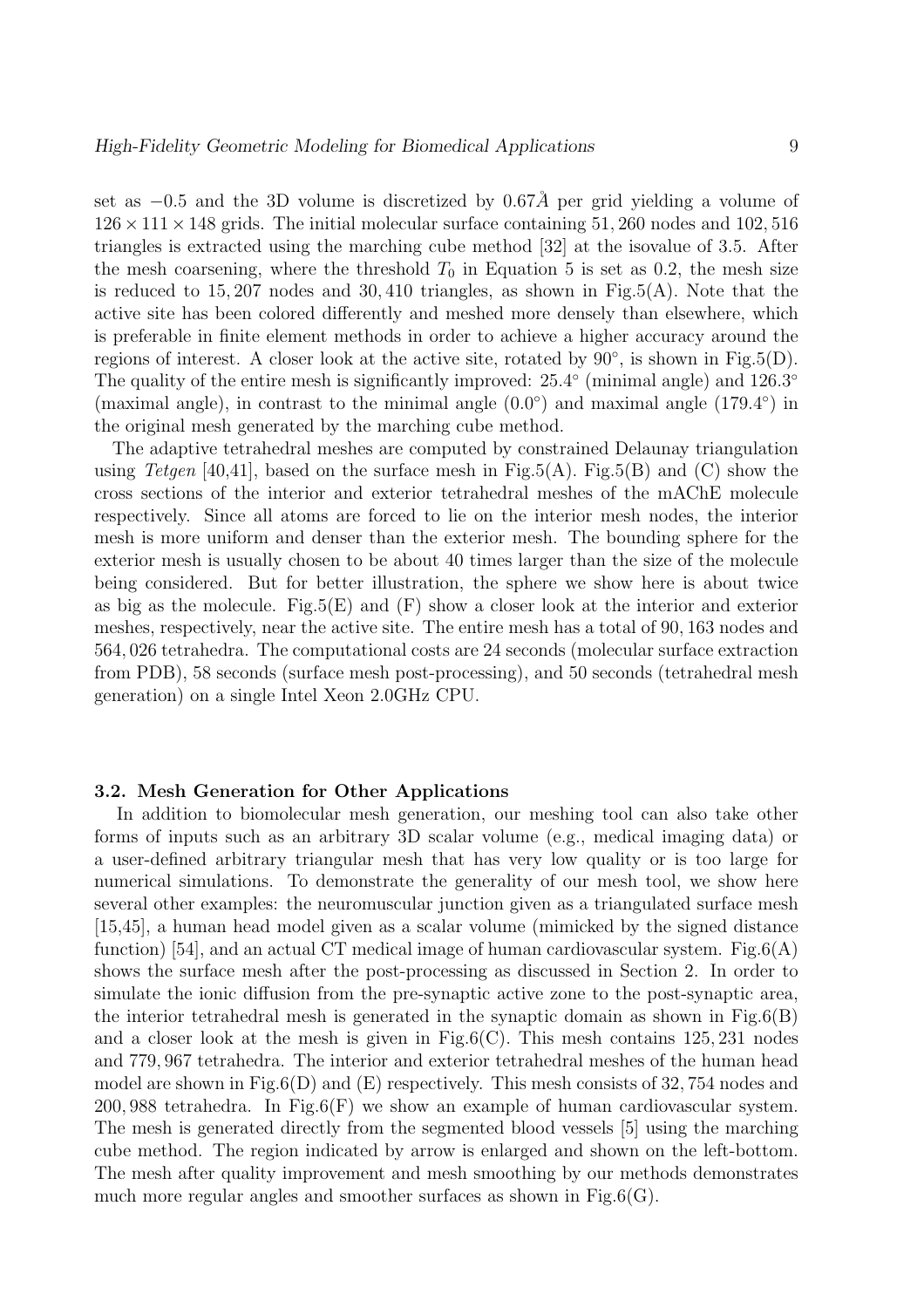## 4. Discussion

#### 4.1. Mesh Quality Analysis

As we saw in previous section, the mesh quality of surface meshes can be greatly improved using the angle-based approach as described in Section 2.2.2. Compared to the approach in [56], the weighted vertex movement we formulate in Equation 3 proves to be more efficient in mesh quality improvement. In Fig.7, we compare the performance of the original angle-based method presented in [56] and the modified method described in Section 2.2.2. Both algorithms are executed for ten iterations (the horizontal axis) on the original surface mesh of the mAChE monomer. The blue curve (the one on the bottom) and the green one on the top stand respectively for the minimal and maximal angles of the entire mesh with quality improved by the original method [56]. The other two curves are the minimal and maximal angles of the entire mesh processed by the weighted angle-based method as described in Section 2.2.2. We can see that the modified method demonstrates a better performance than the original method by producing larger minimal angles and smaller maximal angles in each iteration.

The minimal and maximal angles, used as quality measurement of surface meshes, are significantly improved after our mesh post-processing methods. These criteria, however, may fail in measuring tetrahedral mesh quality as the well-known "slivers" may exist in tetrahedral meshes (a tetrahedron is called a sliver if it has "decent" edge lengths but almost zero volume). For this reason, we use the dihedral angles within a tetrahedron to measure the quality of a tetrahedral mesh. Fig.8 shows the normalized histogram of the dihedral angles calculated from the entire tetrahedral meshes of the three examples we showed above. Due to the way by which *Tetgen* generates the tetrahedral meshes and removes the "slivers", all three examples show almost the same distribution of the dihedral angles. Note that the numbers on the horizontal axis are given as follows: 1 for  ${0^{\circ}} - 5^{\circ}$ , 2 for  ${5^{\circ}} - 10^{\circ}$ , 3 to 9 for every  $10^{\circ}$  of  ${10^{\circ}} - 80^{\circ}$ , 10 for  ${80^{\circ}} - 110^{\circ}$ , 11 to 16 for every  $10°$  of  $\{110° - 170°\}$ , 17 for  $\{170° - 175°\}$ , and 18 for  $\{175° - 180°\}$ .

#### 4.2. Multilevel Mesh Generation and Multigrid-based Solvers

By coarsening the surface triangular meshes using different parameters  $T_0$  in equation 5, we can achieve a set of meshes with different levels of detail. Fig.9 illustrates the meshes of the human head data at three resolutions:  $T_0 = 0.001, 0.03$  and 0.1. We can see that, as  $T_0$  increases, the overall mesh size decreases but the mesh points are selectively deleted so that important features (with high curvature) can be preserved.

Having access to a hierarchy of meshes can be leveraged to build fast solvers for partial differential equations (PDEs) posed in the volume mesh around the biological structure, or posed on the surface mesh. It is well-known that the most efficient numerical methods for solving certain classes of PDEs (called elliptic PDEs) are based on multilevel or hierarchical methods, which are extensions of the original multigrid algorithms developed for the Poisson equation in the 1970s [12,25]. The basic idea behind such multilevel methods for solving a linear system  $Au = f$  is the recursive application of a simple two-level method having the following form [26,13]:

1. Smoothing. Perform iterative relaxations on  $A^f u^f = f^f$  on the fine mesh using, for instance, the Gauss-Seidel method. This step has an effect of reducing high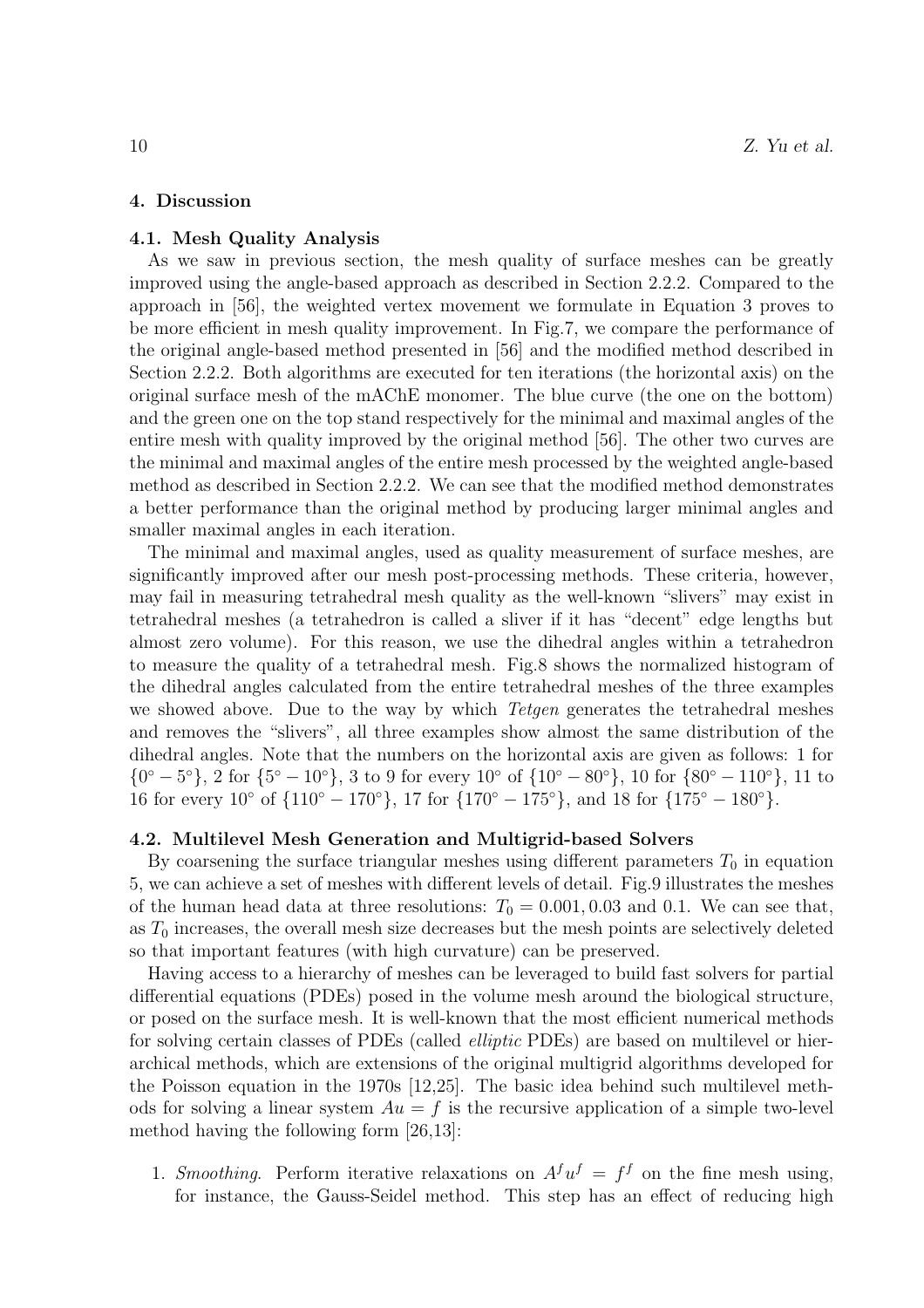frequency errors on the fine mesh.

- 2. Restriction. Compute the residual error  $r^f = f^f A^f u^f$  and down-sample it to the coarse mesh by  $r^c = I_f^{c}r^f$ , where  $I_f^{c}$  is called *restriction* operator.
- 3. Equation-Solving. Solve the residual equation  $A^c e^c = r^c$  on the coarse mesh to obtain the errors  $e^c$ . The matrix  $A^c$  is defined either by the finite element discretization on the coarse mesh or by the mesh-independent Galerkin formula  $A^c = I_f^c A^f (I_f^c)^T$ . (This step is accomplished by doing the two-level scheme recursively, until the coarse mesh is small enough so that the cost of finding the direct solution of the coarse problem is negligible.)
- 4. Prolongation. Interpolate the errors onto the fine mesh by  $e^f = I_c^f e^c$ , where  $I_c^f =$  $(I_f^c)^T$ , and correct the errors at the fine grid by  $u^f \leftarrow u^f + e^f$ .

In the setting of nested uniform mesh refinement from an initial coarse mesh, one can show that for PDE problems like the Poisson equation, the cost of a single recursive application of the two-level scheme is linear in the dimension of the discrete problem on the finest mesh. Unfortunately, complex geometries and PDE coefficients make it difficult to use either uniform mesh refinement or generate nested mesh hierarchies. If nesting is lost (necessary for example to retain the interpolatory property of surface meshes of varying resolution), then one must use generalizations of the basic multilevel idea; techniques include non-nested geometric multigrid methods [10] or algebraic multigrid methods [1]. Moreover, if local adaptivity is required to deal with geometric or solution singularities, then a different class of multilevel method must be employed to retain linear storage and solver complexity; these are based on stabilizations of the Hierarchical Basis Method (cf. [4,3] for detailed discussions of this class of methods and further references).

The mesh hierarchies of varying resolutions that our toolchain generates are wellpositioned for leveraging such fast solver technology. The key objects that must be constructed to use most of these multilevel techniques is the restriction operator  $I_f^c$ . For example, following the work in [10], we can calculate the restriction operator as follows:

$$
I_f^c = \begin{pmatrix} \phi_1^c(\mathbf{v}_1) & \phi_1^c(\mathbf{v}_2) & \cdots & \phi_1^c(\mathbf{v}_{N_f}) \\ \phi_2^c(\mathbf{v}_1) & \phi_2^c(\mathbf{v}_2) & \cdots & \phi_2^c(\mathbf{v}_{N_f}) \\ \vdots & \vdots & \vdots & \vdots \\ \phi_{N_c}^c(\mathbf{v}_1) & \phi_{N_c}^c(\mathbf{v}_2) & \cdots & \phi_{N_c}^c(\mathbf{v}_{N_f}) \end{pmatrix}_{N_c \times N_f},
$$
\n(8)

where  $\phi_i^c(\mathbf{v}_j)$  is the *i*<sup>th</sup> interpolation function, defined on the coarse mesh and valued at the  $j<sup>th</sup>$  node of the fine mesh.  $N_c$  and  $N_f$  are the numbers of nodes of the coarse and fine meshes respectively. Alternatively,  $I_f^c$  can be constructed essentially algebraically, using geometrical information about the mesh [1], or it can be constructed completely algebraically, using ideas from graph theory [8].

### 5. Conclusion

We presented a general mesh generation toolchain that has been demonstrated on a number of examples to produce smooth, adaptive, and high quality meshes with features well preserved. Our mesh generator consists of several surface mesh generation and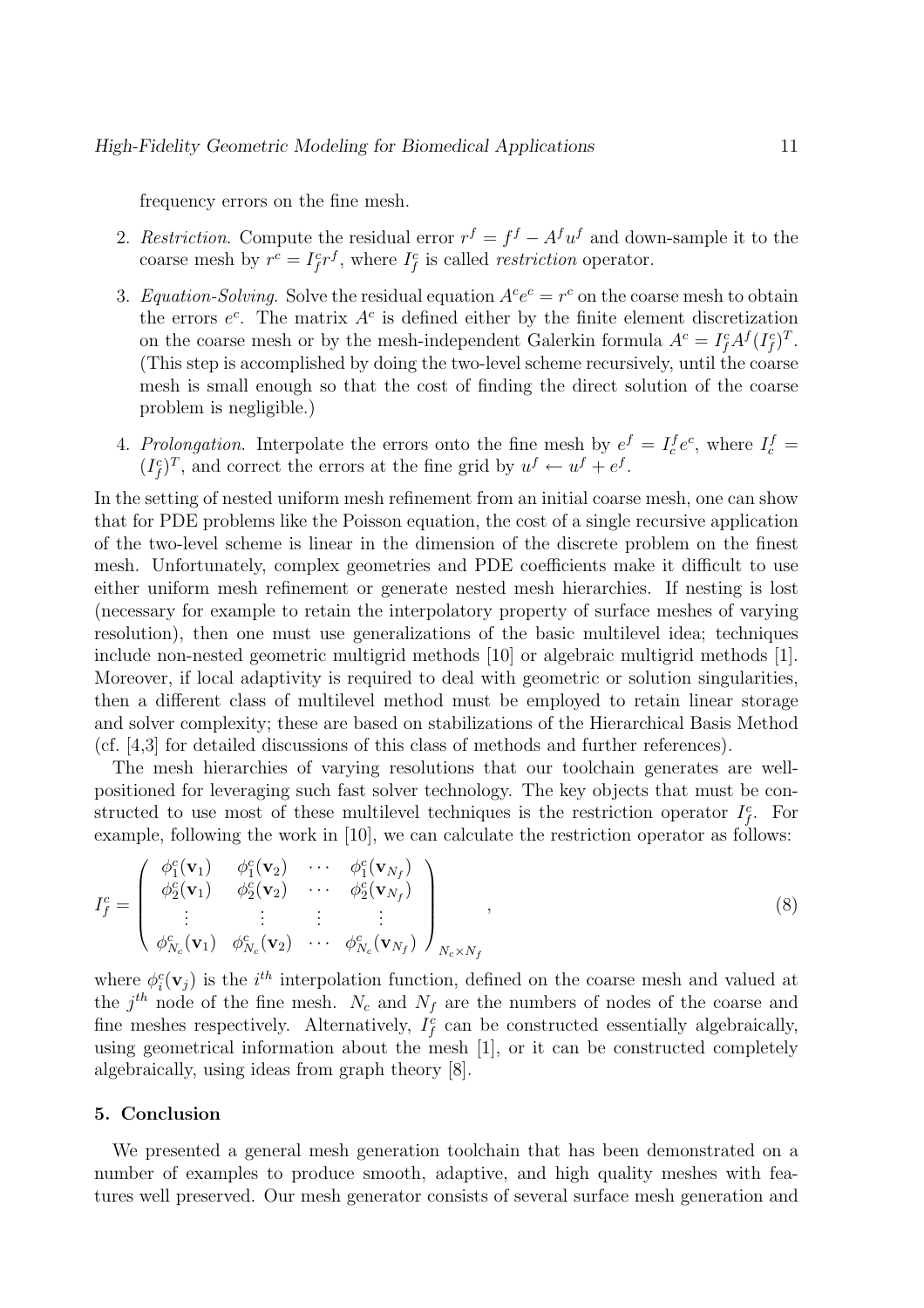post-processing algorithms, including angle-based mesh quality improvement, adaptive feature-preserving mesh coarsening, and normal-based surface mesh smoothing. Tetrahedral meshes are constructed by constrained Delaunay triangulation as implemented in Tetgen [40,41]. Although this paper focused on the molecular mesh generation having the center and radius of each atom as inputs, our toolchain can also generate and process meshes from arbitrary scalar volumes (e.g., reconstructed 3D medical or cellular data) or low-quality surface meshes provided by users, as demonstrated in Fig. 6. One of our future directions is to extend the triangular and tetrahedral meshing toolchain presented here to other types such as quadrilateral/hexahedral meshes. We also plan to work on quality improvement of tetrahedral meshes, to further improve the tetrahedral meshes as generated by Tetgen.

The approaches described have been implemented in ANSI-C and incorporated into the Finite Element ToolKit ( $FETK$ ) software suite [27] (http://www.fetk.org) as one of its major components, called  $GAM_{ER}$  (Geometry-preserving Adaptive MeshER). The  $FETK$ libraries and tools are developed by the Holst Research Group at UCSD and are designed to solve coupled systems of partial differential equations (PDE) and integral equations (IE) using parallel adaptive multilevel finite element methods. Built on top of this highly portable software toolkit are two widely used application-oriented molecular modeling tools: the APBS [6] and the SMOL [16,43]. The GAMER together with other libraries in FETK will be made available in source form under the GNU Lesser General Public License.

Acknowledgments Z.Yu was supported in part by NSF Award 0411723, DOE Award DE-FG02-05ER25707, and NBCR (http://nbcr.sdsc.edu/). M.Holst was supported in part by NSF Awards 0411723, 0511766, and 0225630, and DOE Awards DE-FG02- 05ER25707 and DE-FG02-04ER25620. J.A.McCammon were supported in part by the NSF (MCB-0506593), NIH (GM31749), HHMI, CTBP, NBCR, W.M. Keck Foundation, and Accelrys, Inc.. We thank Chandrajit Bajaj for providing the head and heart data and Joel Stiles for the NMJ data.

## REFERENCES

- 1. M. Adams, Evaluation of three unstructured multigrid methods on 3D finite element problems in solid mechanics, Int. J. Numer. Meth. Eng. 55 (2002) 519-534.
- 2. M. Ainsworth, J.T. Oden, A Posterori Error Estimation in Finite Element Analysis, Wiley-Interscience, 2000.
- 3. B. Aksoylu, S. Bond, M. Holst, An Odyssey into Local Refinement and Multilevel Preconditioning III: Implementation and Numerical Experiments, SIAM J. Sci. Comput. 25 (2003) 478-498.
- 4. B. Aksoylu, M. Holst, Optimality of multilevel preconditioners for local mesh refinement in three dimensions, SIAM J. Numer. Anal. 44 (2006) 1005-1025.
- 5. C.L. Bajaj, S. Goswami, Z. Yu, Y. Zhang, Y. Bazilevs, and T. Hughes, Patient specific heart models from high resolution CT, Proceedings of International Symposium on Computational Modeling of Objects Represented in Images (CompIMAGE), Portugal, 2006.
- 6. N.A. Baker, D. Sept, S. Joseph, M. Holst, J.A. McCammon, Electrostatics of nanosys-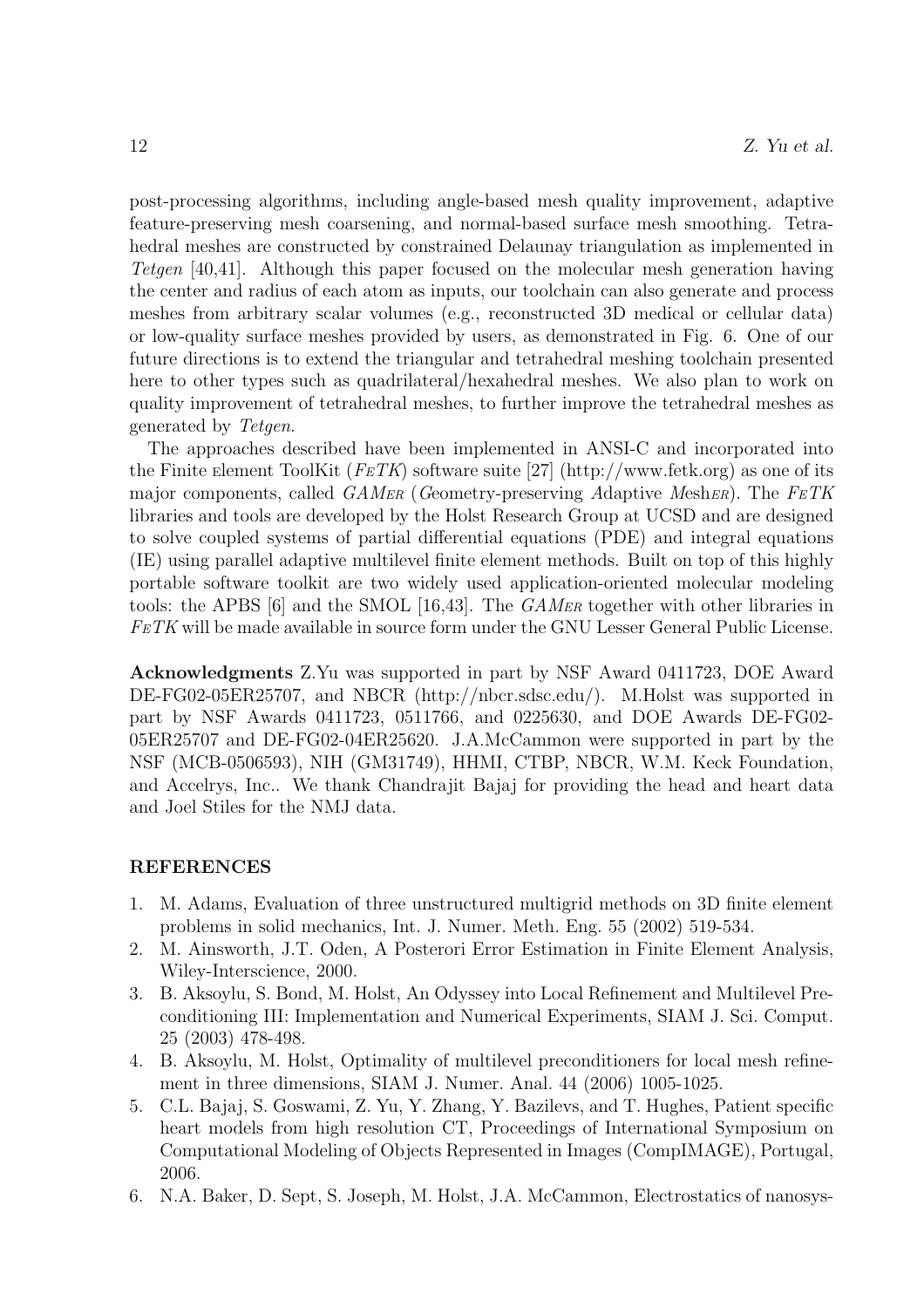tems: application to microtubules and the ribosome, Proc. Natl. Acad. Sci. 98 (2001) 10037-10041.

- 7. R. Bank, M. Holst, A New Paradigm for Parallel Adaptive Meshing Algorithms, SIAM Review 45 (2003) 291-323.
- 8. Randolph E. Bank, R. Kent Smith, An Algebraic Multilevel Multigraph Algorithm, SISC 23 (2002) 1572-1592.
- 9. H.M. Berman, J. Westbrook, Z. Feng, G. Gilliland, T.N. Bhat, H. Weissig, et al., The Protein Data Bank, Nucleic Acids Research 28 (2000) 235-242.
- 10. M.L. Bittencourt, C.C. Douglas, R. A. Feijo, Non-nested multigrid methods for linear problems, Numer. Meth. PDE 17 (2001) 313-331.
- 11. J.F. Blinn, A generalization of algegraic surface drawing, ACM Transactions on Graphics 1 (1982) 235-256.
- 12. A. Brandt, Multi-level adaptive solutions to boundary-value problems, Math. Comp. 31 (1977) 333-390.
- 13. W.L. Briggs,V.E. Henson, S.F. McCormick, A multigrid tutorial (2nd ed.), (Society for Industrial and Applied Mathematics, Philadelphia, PA), 2000.
- 14. C.-Y. Chena, K.-Y. Cheng, A sharpness dependent filter for mesh smoothing, Computer Aided Geometric Design 22 (2005) 376-391.
- 15. Y.H. Cheng, J.K. Suen, Z. Radić, S.D. Bond, M.J. Holst, J.A. McCmmon, Continuum simulations of acetylcholine diffusion with reaction-determined boundaries in neuromuscular junction models, Biophys. Chem. 127 (2007) 129-139.
- 16. Y.H. Cheng, J.K. Suen, D.Q. Zhang, S.D. Bond, Y.J. Zhang, Y.H. Song, N.A. Baker, C.L. Bajaj, M.J. Holst, J. A. McCammon, Finite element analysis of the timedependent smoluchowski equation for acetylcholinesterase reaction rate calculations, Biophys. J. 92 (2007) 3397-3406.
- 17. M.L. Connolly, Analytical molecular surface calculation, J. Appl. Cryst. 16 (1983) 548-558.
- 18. M. Desbrun, M. Meyer, P. Schroder, A.H. Barr, Implicit fairing of irregular meshes using diffusion and curvature flow, Proc. of SIGGRAPH'99 (1999) 317-324.
- 19. T.J. Dolinsky, J.E. Nielsen, J.A. McCammon, N.A. Baker, Implicit fairing of irregular meshes using diffusion and curvature flow, Nucleic Acids Research 32 (2004) 665-667.
- 20. B.S. Duncan, A.J. Olson, Shape analysis of molecular surfaces, Biopolymers 33 (1993) 231-238.
- 21. S. Fleishman, I. Drori, D. Cohen-Or, Bilateral mesh denoising, Proc. of SIG-GRAPH'03 (2003) 950-953.
- 22. J.-J. Fernandez, S. Li, An improved algorithm for anisotropic nonlinear diffusion for denoising cryo-tomograms, Journal of Structural Biology 144 (2003) 152-161.
- 23. L.A. Freitag, C.F. Ollivier-Gooch, Tetrahedral Mesh Improvement Using Swapping and Smoothing, Int. J. Numerical Methods in Engineering 40 (1997) 3979-4002.
- 24. J.A. Grant, B.T. Pickup, A Gaussian description of molecular shape, J. Phys. Chem. 99 (1995) 3503-3510.
- 25. W. Hackbusch, A Fast Iterative Method solving Poisson's Equation in a General Region, Proceedings of the Conference on the Numerical Treatment of Differential Equations (Lecture Notes in Mathematics, Springer-Verlag) 631 (1978) 51-62.
- 26. W. Hackbusch, Multi-grid Methods and Applications, Multi-grid Methods and Appli-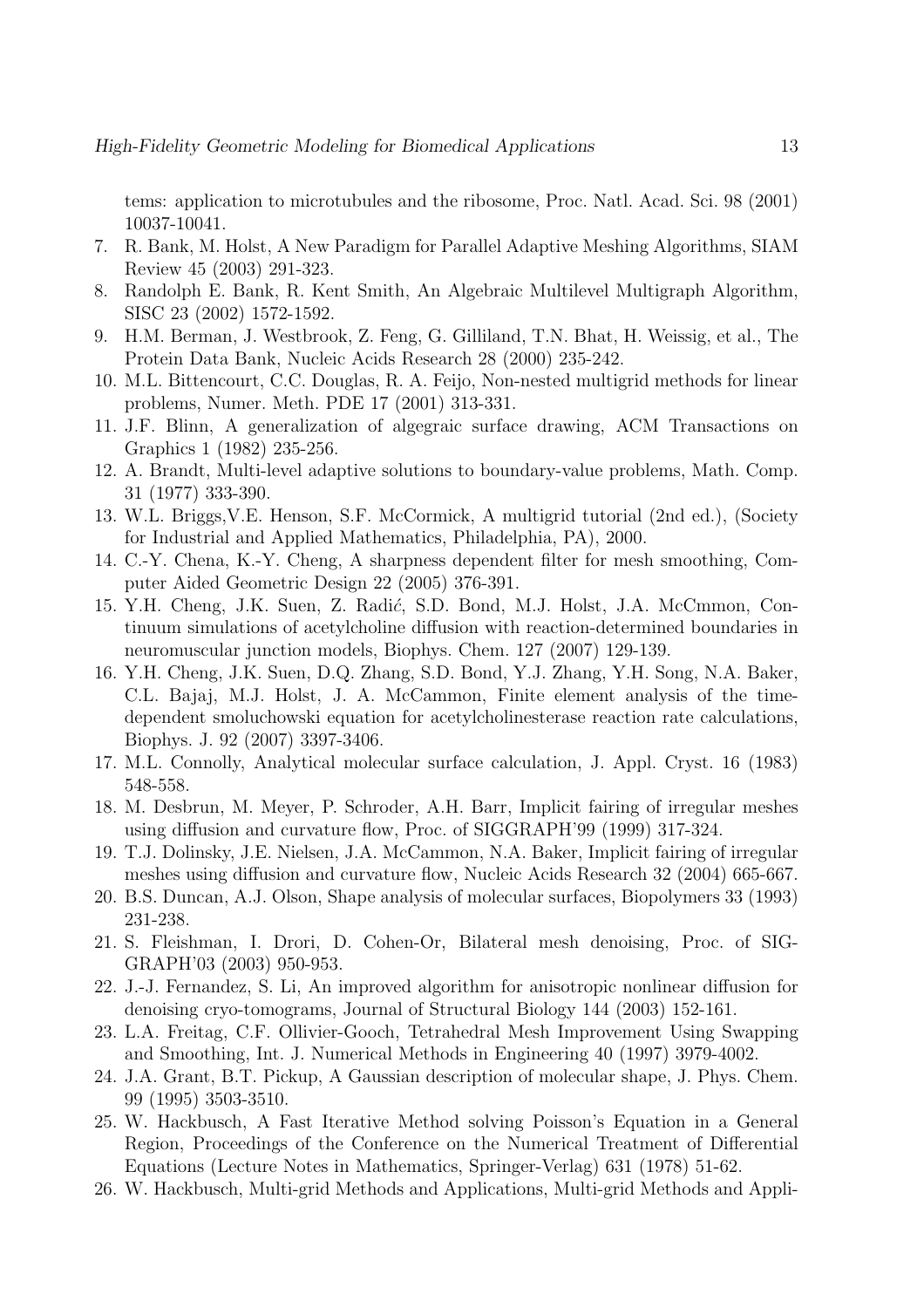cations (Springer-Verlag, Berlin, Germany), (1985).

- 27. M. Holst, Adaptive numerical treatment of elliptic systems on manifolds, Advances in Computational Mathematics 15 (2001) 139-191.
- 28. K.H. Huebner, D. Dewhirst, D.E. Smith, T.G. Byrom, The Finite Element Method for Engineers (Wiley-IEEE), (2001).
- 29. I. Jollife, Principal Component Analysis (Springer-Verlag, NY), (1986).
- 30. T. Ju, F. Losasso, S. Schaefer, J.Warren, Dual contouring of hermite data, In Proc. of SIGGRAPH (2002) pages 339-346.
- 31. B. Lee, F.M. Richards, The interpretation of protein structures: estimation of static accessibility, J. Mol. Biol. 55 (1971) 379-400.
- 32. W.E. Lorensen, H. E. Cline, Marching cubes: a high resolution 3D surface construction algorithm, Computer Graphics 21 (1987) 163-169.
- 33. M. Meyer, M. Desbrun, P. Schroder, A.H. Barr, Discrete differential-geometry operators for triangulated 2-manifolds, Proc. of Visualization and Mathematics, 2002.
- 34. Y. Ohtake, A.G. Belyaev, I.A. Bogaevski, Mesh regularization and adaptive smoothing, Computer-Aided Design 33(4) (2001) 789-800.
- 35. P.P. Pebay, T.J. Baker, Analysis of triangle quality measures, Mathematics of Computation 72(244) (2003) 1817-1839.
- 36. P. Perona, J. Malik, Scale-space and edge detection using anisotropic diffusion, IEEE Trans. on Pattern Analysis and Machine Intelligence 12 (1990) 629-639.
- 37. F.M. Richards, Areas, volumes, packing, and protein structure, Ann. Rev. Biophys. Bioeng. 6 (1977) 151-156.
- 38. M.F. Sanner, Python: a programming language for software integration and development, J. Mol. Graphics Mod. 17 (1999) 57-61.
- 39. M.F. Sanner, A.J. Olson, J.C. Spehner, Reduced surface: an efficient way to compute molecular surfaces, Biopolymers 38 (1996) 305-320.
- 40. H. Si, TetGen: a quality tetrahedral mesh generator and three-dimensional Delaunay triangulator, Technical Report 9, Weierstrass Institute for Applied Analysis and Stochastics (software downloading: http://tetgen.berlios.de), (2004).
- 41. H. Si, K. Gartner, Meshing piecewise linear complexes by constrained delaunay tetrahedralizations, In Proceedings of the 14th International Meshing Roundtable, (2005).
- 42. Y. Song, Y. Zhang, C.L. Bajaj, N.A. Baker, Continuum diffusion reaction rate calculations of wild type and mutant mouse acetylcholinesterase: adaptive finite element analysis, Biophys. J. 87 (2004) 1558-1566.
- 43. Y. Song, Y Zhang, T Shen, C.L. Bajaj, J.A. McCammon, N.A. Baker, Finite element solution of the steady-state Smoluchowski equation for rate constant calculations, Biophys. J. 86 (2004) 2017-2029.
- 44. G. Taubin, A signal processing approach to fair surface design, Proc. of SIGGRAPH'95 (1995) 351-358.
- 45. K. S. Tai, S. D. Bond, H. R. Macmillan, N. A. Baker, M. J. Holst, J. A. McCammon, Finite element simulations of acetylcholine diffusion in neuromuscular junctions, Biophys. J. 84 (2003) 2234-41.
- 46. M. Totrov, R. Abagyan, The contour-buildup algorithm to calculate the analytical molecular surface, Journal of Structural Biology 116 (1996) 138-143.
- 47. J. Weickert, Anisotropic Diffusion In Image Processing, ECMI Series (Teubner-Verlag,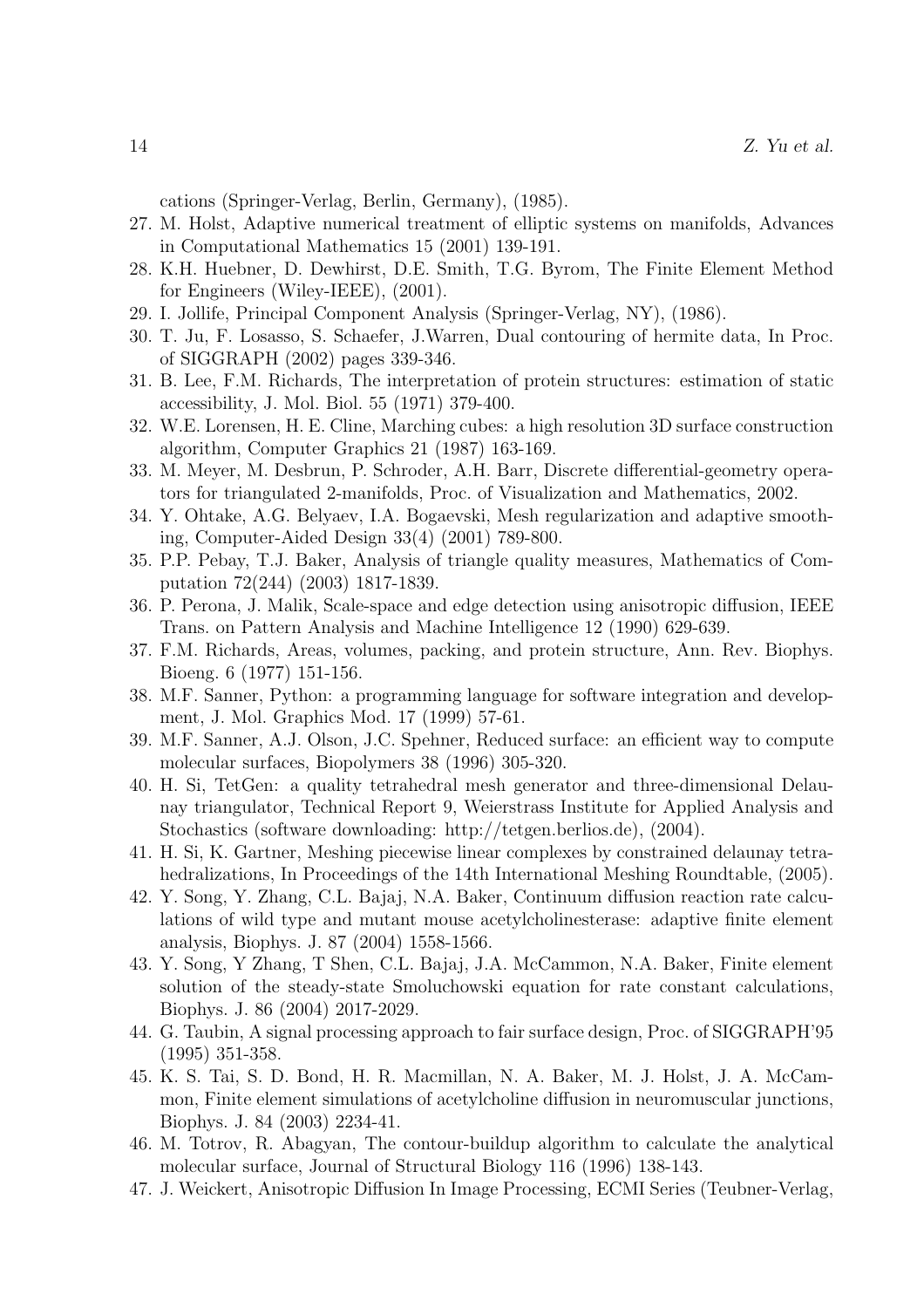Stuttgart), (1998).

- 48. H. Xu, T.S. Newman, 2D FE Quad Mesh Smoothing via Angle-Based Optimization, In Proc., 5th Intl Conf. on Computational Science (2005) pages 9-16.
- 49. H. Yagou, Y. Ohtake, A. Belyaev, Mesh Smoothing via Mean and Median Filtering Applied to Face Normals, Proceedings of the Geometric Modeling and Processing Theory and Applications (GMP'02) (2002) 124-131.
- 50. I.T. Young, L.J. Vliet, Recursive implementation of the Gaussian filter, Signal Processing 44 (1995) 139-151.
- 51. Z. Yu, C. Bajaj, A segmentation-free approach for skeletonization of gray-scale images via anisotropic vector diffusion, In Proc. Intl Conf. Computer Vision and Pattern Recognition (2004) pages 415-420.
- 52. Z. Yu, C. Bajaj, A structure tensor approach for 3D image skeletonization: applications in protein secondary structural analysis, In Proceedings of IEEE International Conference on Image Processing (2006) pages 2513-2516.
- 53. Z. Yu, C. Bajaj, Computational Approaches for Automatic Structural Analysis of Large Bio-molecular Complexes, IEEE/ACM Transactions on Computational Biology and Bioinformatics (in press), (2007).
- 54. Y. Zhang, C. Bajaj, B-S Sohn, 3D finite element meshing from imaging data, Special issue of Computer Methods in Applied Mechanics and Engineering on Unstructured Mesh Generation 194 (2005) 5083-5106.
- 55. Y. Zhang, G. Xu, C. Bajaj, Quality meshing of implicit solvation models of biomolecular structures, The special issue of Computer Aided Geometric Design (CAGD) on Applications of Geometric Modeling in the Life Sciences 23 (2006) 510-530.
- 56. T. Zhou, K. Shimada, An angle-based approach to two-dimensional mesh smoothing, In Proceedings of the Ninth International Meshing Roundtable (2000) pages 373-384.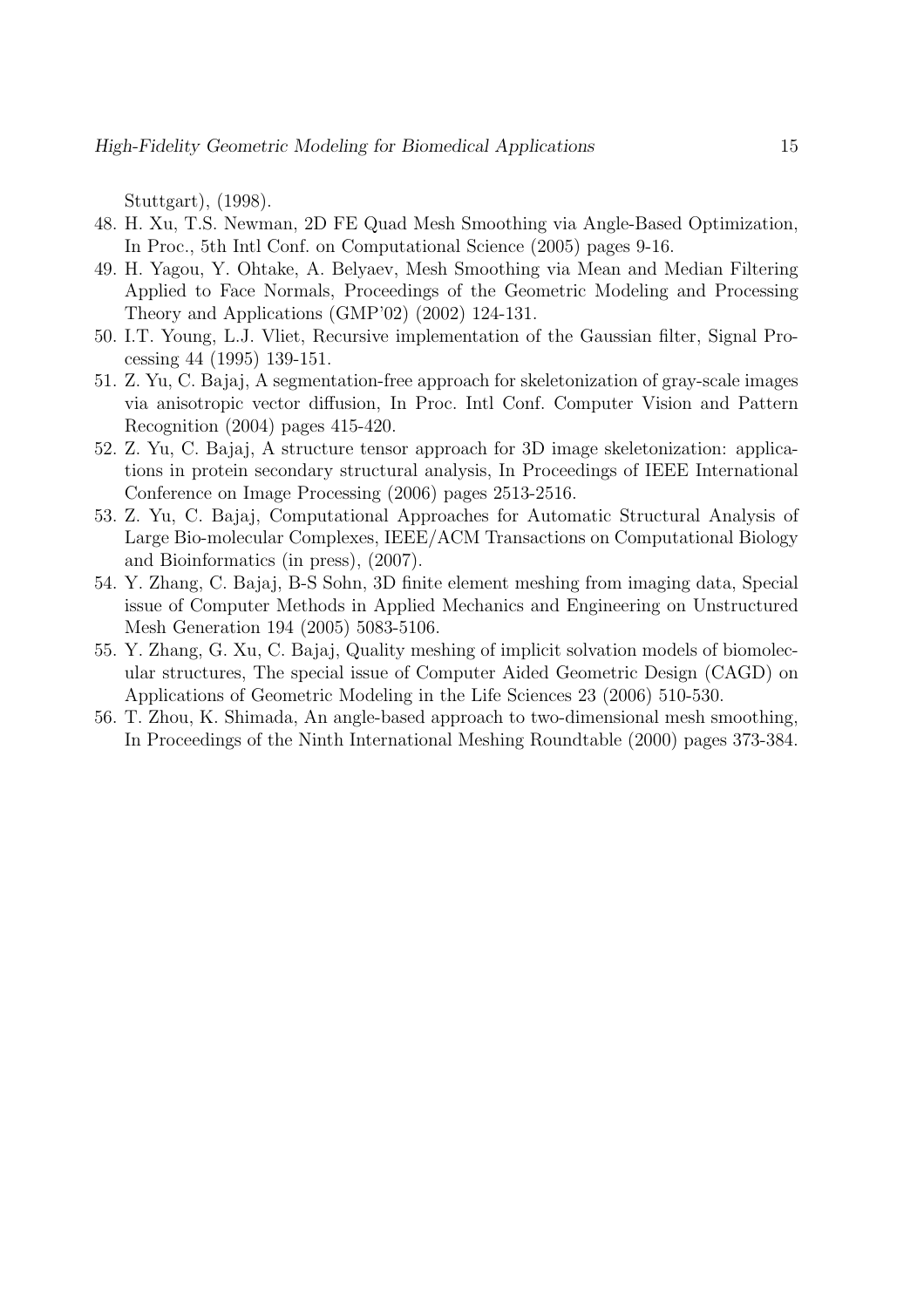

Figure 1. Illustration of our mesh generation toolchain.



Figure 2. Illustration of the surface generation and post-processing. The PDB used is ICID with 1381 atoms. (A) The 3D volume is computed using the Gaussian blurring approach (Equation 1). Shown here is part of the molecular surface triangulation generated by the marching cube method. (B) The surface mesh after two iterations of quality improvement. The small windows shown in (A) and (B) are a closer look at the right-top corner of the mesh. (C) After coarsening  $(T_0 = 0.2$  in Equation 5), the mesh size is reduced by about seven times. (D) After normal-based surface smoothing  $(2 \text{ iterations}).$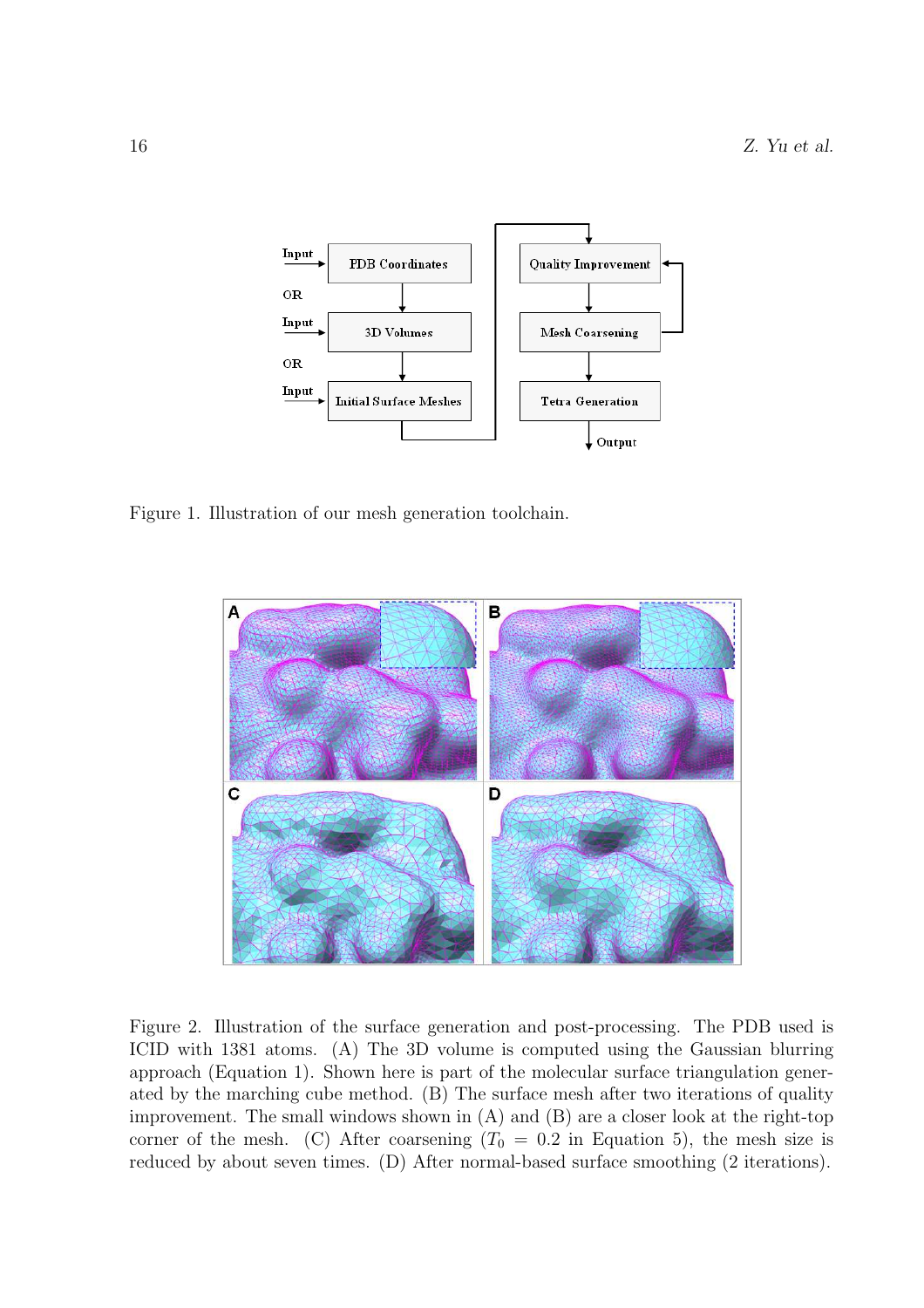

Figure 3. Illustration of the angle-based quality improvement algorithm.



Figure 4. Illustration of normal-based surface mesh smoothing.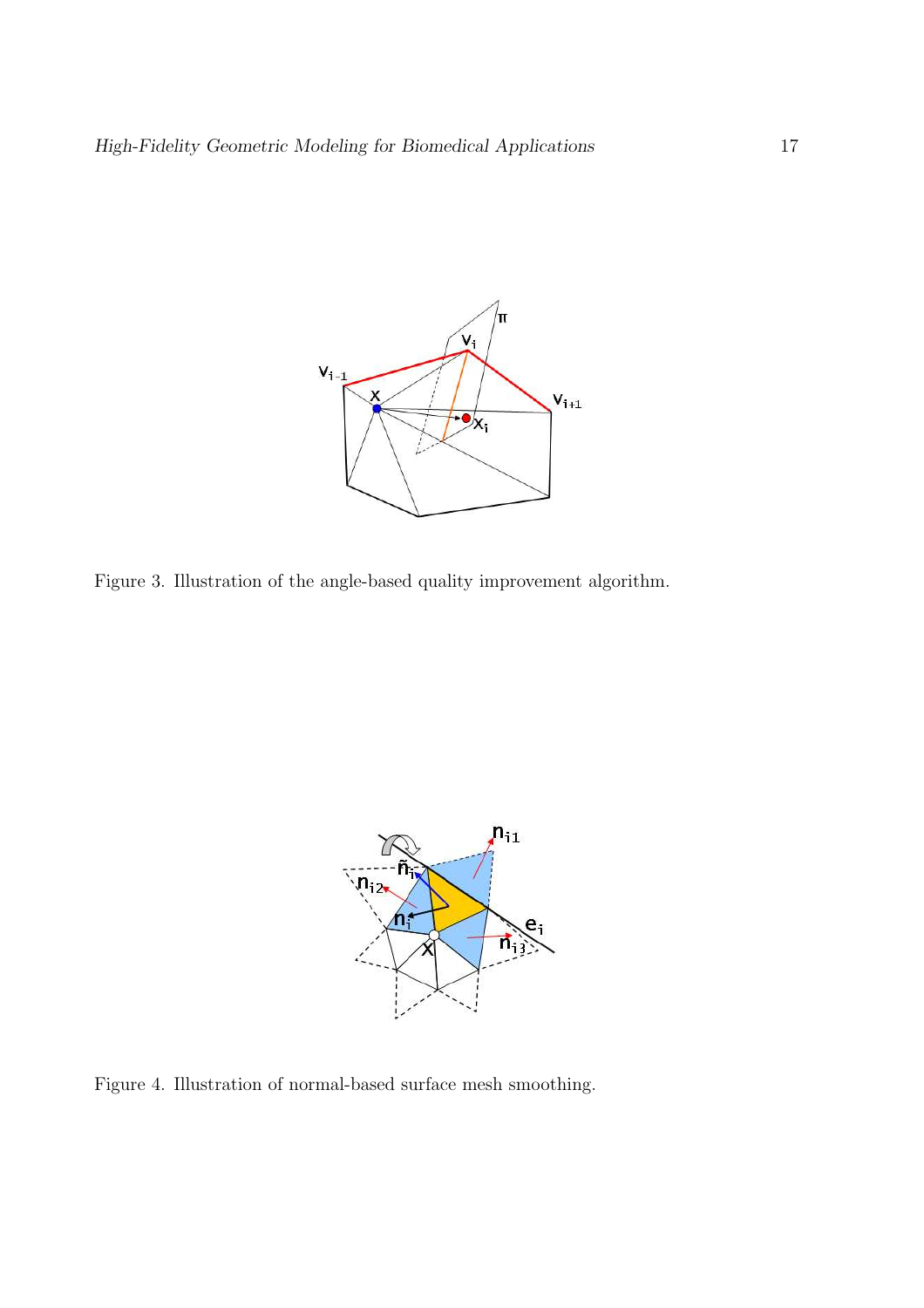

Figure 5. Illustration of mesh generation on the mAChE molecule. (A) A 3D volume is generated from the molecule's PQR file and then the surface mesh is constructed by the marching cube method and then processed by the methods described above. The region in yellow is the active site that has denser sampling rate than elsewhere. (B) and (C) show the cross sections of the interior and exterior tetrahedral meshes generated by Tetgen based on the surface mesh in (A). (D) An interior and closer look at the active site, rotated by 90°. (E) and  $(F)$  are closer views of  $(B)$  and  $(C)$ , respectively, near the active site.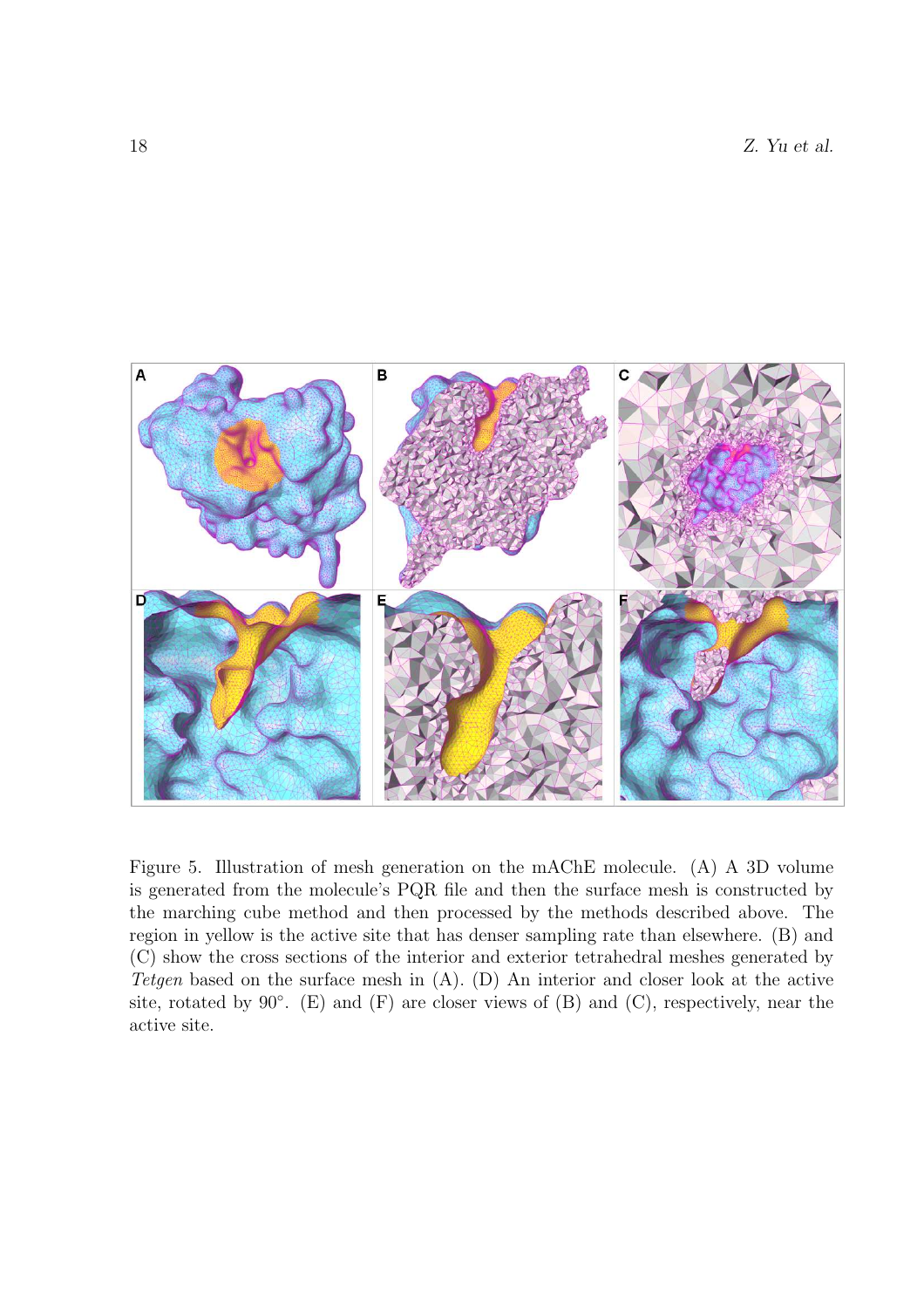

Figure 6. Illustration of mesh coarsening on other data at different scales. (A) The neuromuscular junction is given as a triangulated surface mesh. Shown here is the surface mesh after the post-processing by our methods. (B) The interior tetrahedral mesh is generated in the synaptic domain. (C) A closer look at the mesh around the third finger to the right. (D) and (E) The interior and exterior tetrahedral meshes are generated from the 3D volume of the human head model using our methods. No mesh coarsening is applied here due to the relatively small mesh size. (F) An example of human cardiovascular system. The mesh is generated directly from the segmented blood vessels using the marching cube method. The region indicated by arrow is enlarged and shown on the left-bottom. (G) Same as (F) but with mesh quality improvement and mesh smoothing by our methods.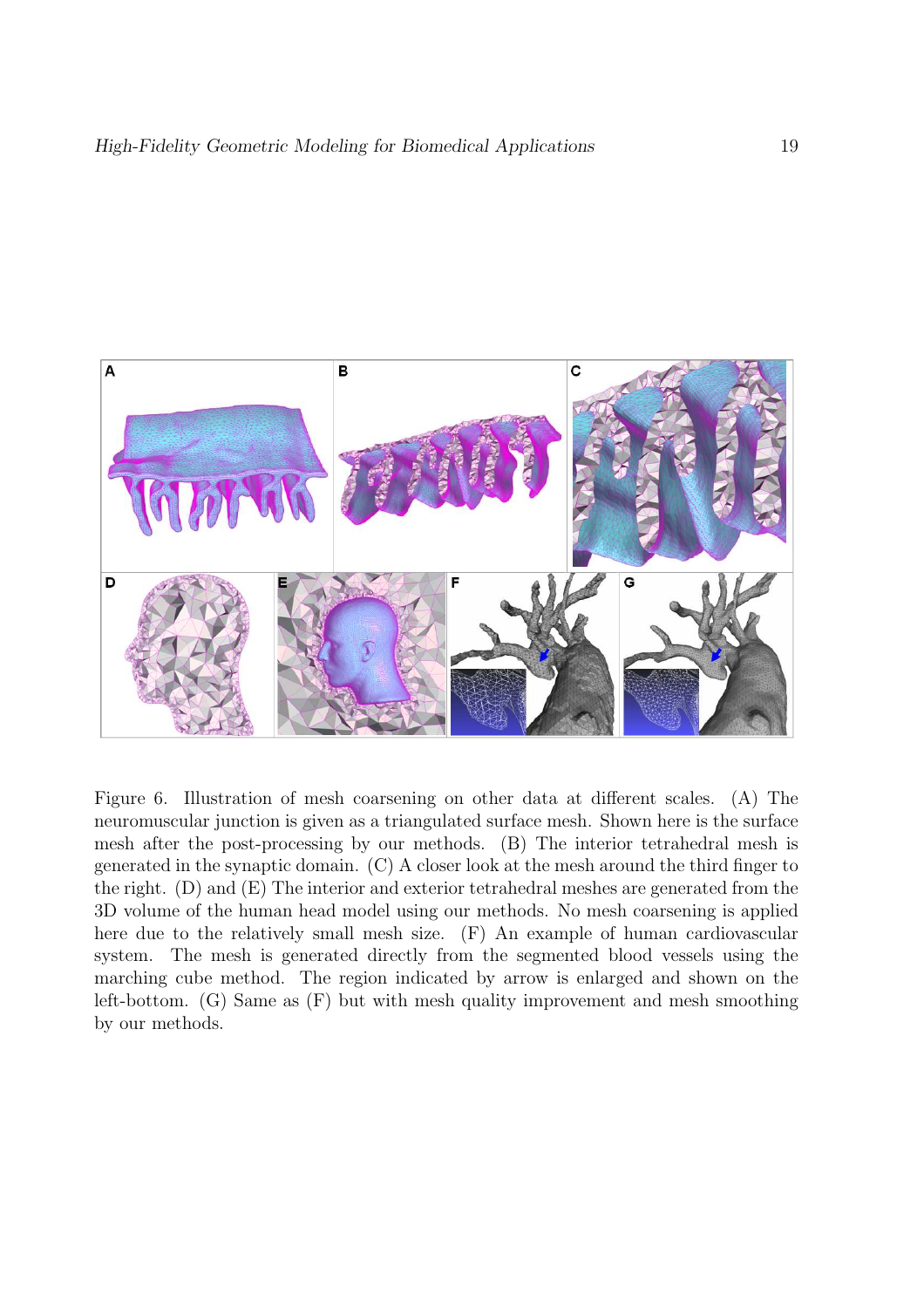![](_page_19_Figure_1.jpeg)

Figure 7. Comparisons between the original and modified angle-based methods for mesh quality improvement. The molecule being studied is mAChE monomer. Ten iterations of mesh smoothing are executed for both methods. The two curves on the bottom represent the minimal angles improved with respect to the number of iterations. The other two curves are the maximal angles during the quality improvement. The blue (bottom) and green (top) curves stand for the results by the original angle-based method while the other two are the results by the modified method.

![](_page_19_Figure_3.jpeg)

Figure 8. Quality analysis of our mesh generation toolchain. Three examples are considered: mAChE, NMJ, and Head. The vertical axis is the normalized histogram of the dihedral angles calculated from the entire tetrahedral meshes of the three examples. Due to the way by which *Tetgen* generates the tetrahedral meshes and removes the "slivers", all three examples show almost the same distribution of the dihedral angles. See text for the correspondence between the numbers on the horizontal axis and the dihedral angles.